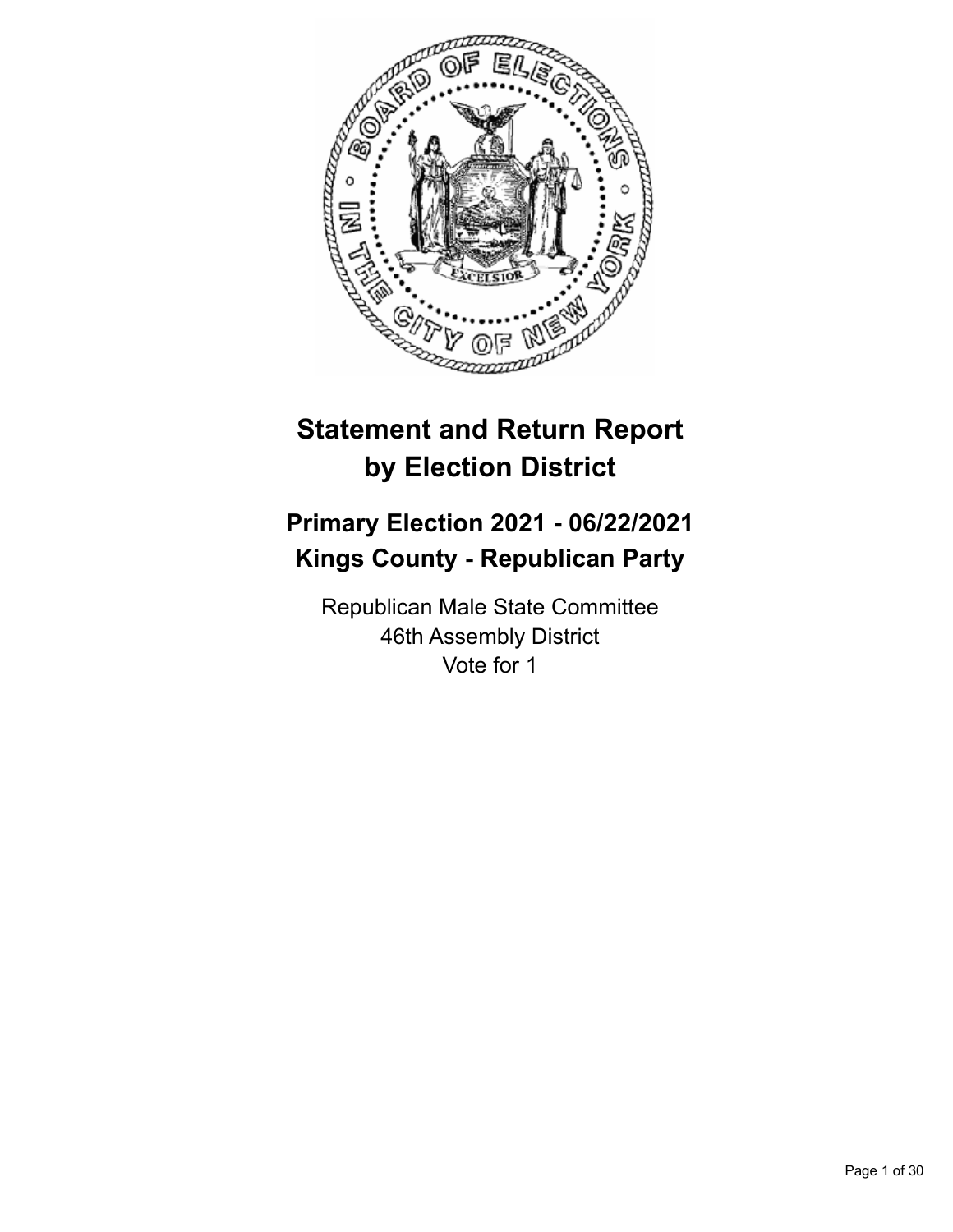

| <b>PUBLIC COUNTER</b>                                    | 23       |
|----------------------------------------------------------|----------|
| MANUALLY COUNTED EMERGENCY                               | $\Omega$ |
| ABSENTEE / MILITARY                                      | 0        |
| AFFIDAVIT                                                | $\Omega$ |
| <b>Total Ballots</b>                                     | 23       |
| Less - Inapplicable Federal/Special Presidential Ballots | 0        |
| <b>Total Applicable Ballots</b>                          | 23       |
|                                                          |          |
| ROBERT V. CASSARA                                        | 4        |
| JOHN F. QUAGLIONE                                        | 8        |
| <b>JOSEPH RUSSO (WRITE-IN)</b>                           |          |
| <b>Total Votes</b>                                       | 13       |

# **002/46**

| PUBLIC COUNTER                                           | 29 |
|----------------------------------------------------------|----|
| <b>MANUALLY COUNTED EMERGENCY</b>                        | 0  |
| ABSENTEE / MILITARY                                      |    |
| AFFIDAVIT                                                | 0  |
| <b>Total Ballots</b>                                     | 30 |
| Less - Inapplicable Federal/Special Presidential Ballots | 0  |
| <b>Total Applicable Ballots</b>                          | 30 |
| ROBERT V. CASSARA                                        | 12 |
| JOHN F. QUAGLIONE                                        | 10 |
| DANIEL J SLAVIN (WRITE-IN)                               | 2  |
| UNATTRIBUTABLE WRITE-IN (WRITE-IN)                       |    |
| <b>Total Votes</b>                                       | 25 |
| Unrecorded                                               | 5  |

| PUBLIC COUNTER                                           | 17       |
|----------------------------------------------------------|----------|
| <b>MANUALLY COUNTED EMERGENCY</b>                        | 0        |
| ABSENTEE / MILITARY                                      | 3        |
| AFFIDAVIT                                                | $\Omega$ |
| <b>Total Ballots</b>                                     | 20       |
| Less - Inapplicable Federal/Special Presidential Ballots | 0        |
| <b>Total Applicable Ballots</b>                          | 20       |
| ROBERT V. CASSARA                                        | 10       |
| JOHN F. QUAGLIONE                                        | 8        |
| JOE PACKER (WRITE-IN)                                    |          |
| <b>Total Votes</b>                                       | 19       |
| Unrecorded                                               | 1        |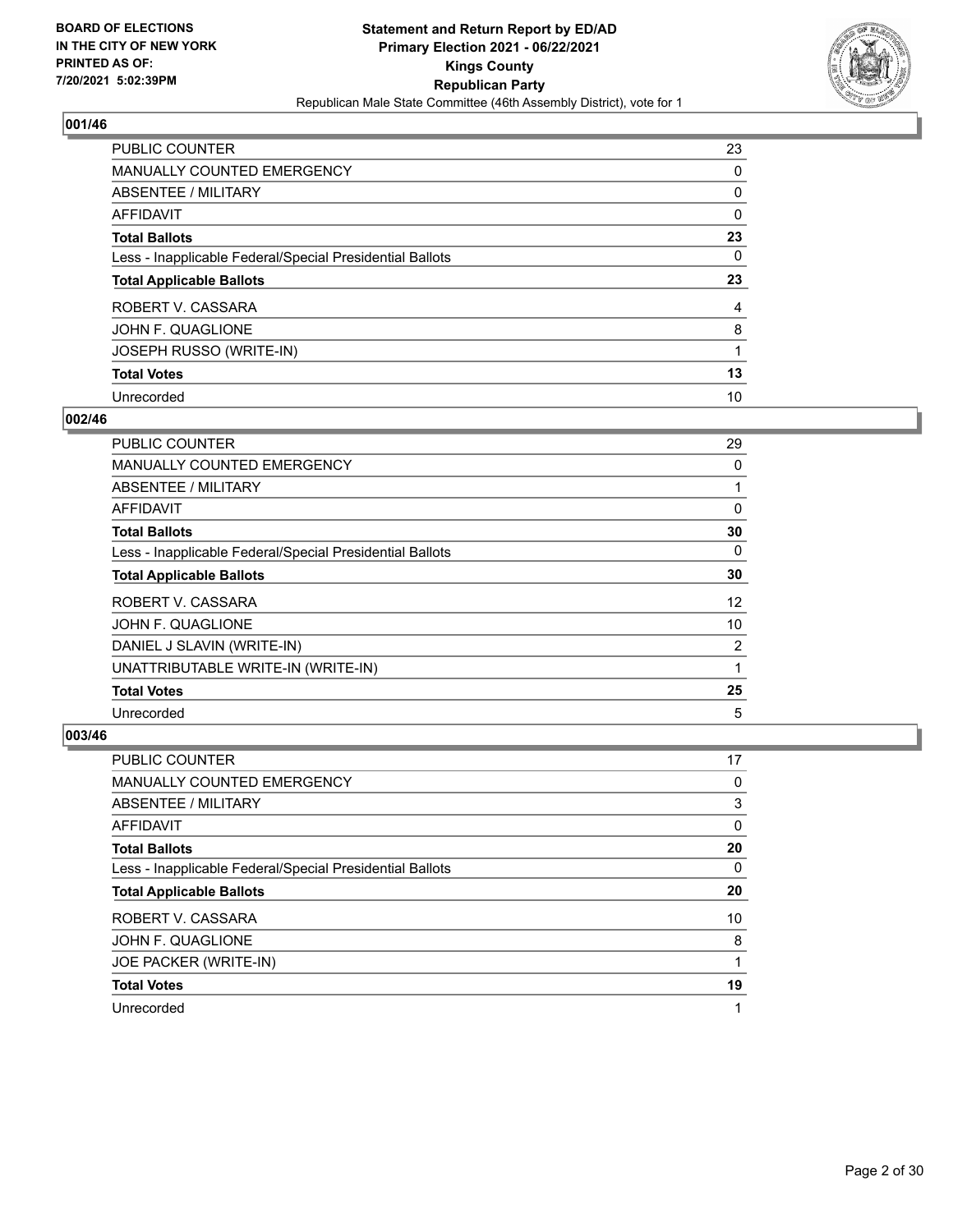

| PUBLIC COUNTER                                           | 6        |
|----------------------------------------------------------|----------|
| MANUALLY COUNTED EMERGENCY                               | 0        |
| ABSENTEE / MILITARY                                      | $\Omega$ |
| <b>AFFIDAVIT</b>                                         | $\Omega$ |
| <b>Total Ballots</b>                                     | 6        |
| Less - Inapplicable Federal/Special Presidential Ballots | $\Omega$ |
| <b>Total Applicable Ballots</b>                          | 6        |
| ROBERT V. CASSARA                                        | 5        |
| JOHN F. QUAGLIONE                                        | $\Omega$ |
| <b>Total Votes</b>                                       | 5        |
| Unrecorded                                               |          |

## **005/46**

| PUBLIC COUNTER                                           | 3             |
|----------------------------------------------------------|---------------|
| <b>MANUALLY COUNTED EMERGENCY</b>                        | $\Omega$      |
| ABSENTEE / MILITARY                                      | 0             |
| <b>AFFIDAVIT</b>                                         | 0             |
| <b>Total Ballots</b>                                     | 3             |
| Less - Inapplicable Federal/Special Presidential Ballots | $\Omega$      |
| <b>Total Applicable Ballots</b>                          | 3             |
| ROBERT V. CASSARA                                        | $\Omega$      |
| JOHN F. QUAGLIONE                                        | $\mathcal{P}$ |
| <b>Total Votes</b>                                       | $\mathbf{2}$  |
| Unrecorded                                               |               |
|                                                          |               |

| PUBLIC COUNTER                                           | 2 |
|----------------------------------------------------------|---|
| <b>MANUALLY COUNTED EMERGENCY</b>                        | 0 |
| ABSENTEE / MILITARY                                      | 0 |
| AFFIDAVIT                                                | 0 |
| <b>Total Ballots</b>                                     | 2 |
| Less - Inapplicable Federal/Special Presidential Ballots | 0 |
| <b>Total Applicable Ballots</b>                          | 2 |
| ROBERT V. CASSARA                                        | 0 |
| JOHN F. QUAGLIONE                                        | 0 |
| JOE PACKER (WRITE-IN)                                    |   |
| <b>Total Votes</b>                                       |   |
| Unrecorded                                               |   |
|                                                          |   |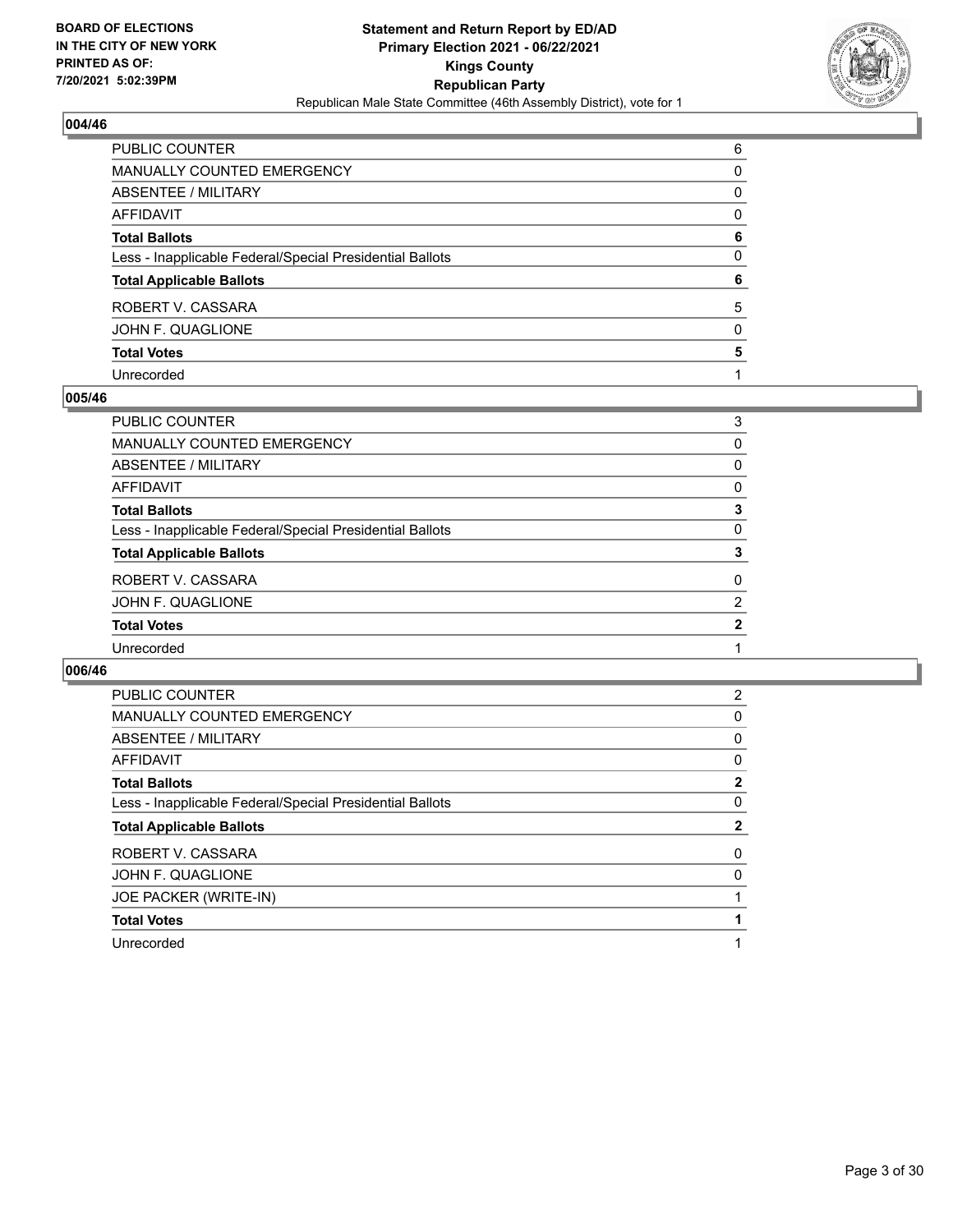

| PUBLIC COUNTER                                           | 6        |
|----------------------------------------------------------|----------|
| MANUALLY COUNTED EMERGENCY                               |          |
| ABSENTEE / MILITARY                                      | 0        |
| <b>AFFIDAVIT</b>                                         | $\Omega$ |
| <b>Total Ballots</b>                                     |          |
| Less - Inapplicable Federal/Special Presidential Ballots | 0        |
| <b>Total Applicable Ballots</b>                          |          |
| ROBERT V. CASSARA                                        | 3        |
| JOHN F. QUAGLIONE                                        | $\Omega$ |
| <b>Total Votes</b>                                       | 3        |
| Unrecorded                                               | 4        |

## **008/46**

| PUBLIC COUNTER                                           | 9        |
|----------------------------------------------------------|----------|
| <b>MANUALLY COUNTED EMERGENCY</b>                        | 0        |
| ABSENTEE / MILITARY                                      |          |
| <b>AFFIDAVIT</b>                                         | 0        |
| <b>Total Ballots</b>                                     | 10       |
| Less - Inapplicable Federal/Special Presidential Ballots | $\Omega$ |
| <b>Total Applicable Ballots</b>                          | 10       |
| ROBERT V. CASSARA                                        | 2        |
| JOHN F. QUAGLIONE                                        | 2        |
| UNATTRIBUTABLE WRITE-IN (WRITE-IN)                       |          |
| <b>Total Votes</b>                                       | 5        |
| Unrecorded                                               | 5        |
|                                                          |          |

| <b>Total Votes</b>                                       |          |
|----------------------------------------------------------|----------|
|                                                          | 5        |
| JOHN F. QUAGLIONE                                        | 2        |
| ROBERT V. CASSARA                                        | 3        |
| <b>Total Applicable Ballots</b>                          | 5        |
| Less - Inapplicable Federal/Special Presidential Ballots | 0        |
| <b>Total Ballots</b>                                     | 5        |
| AFFIDAVIT                                                | 0        |
| ABSENTEE / MILITARY                                      | 0        |
| MANUALLY COUNTED EMERGENCY                               | $\Omega$ |
| PUBLIC COUNTER                                           | 5        |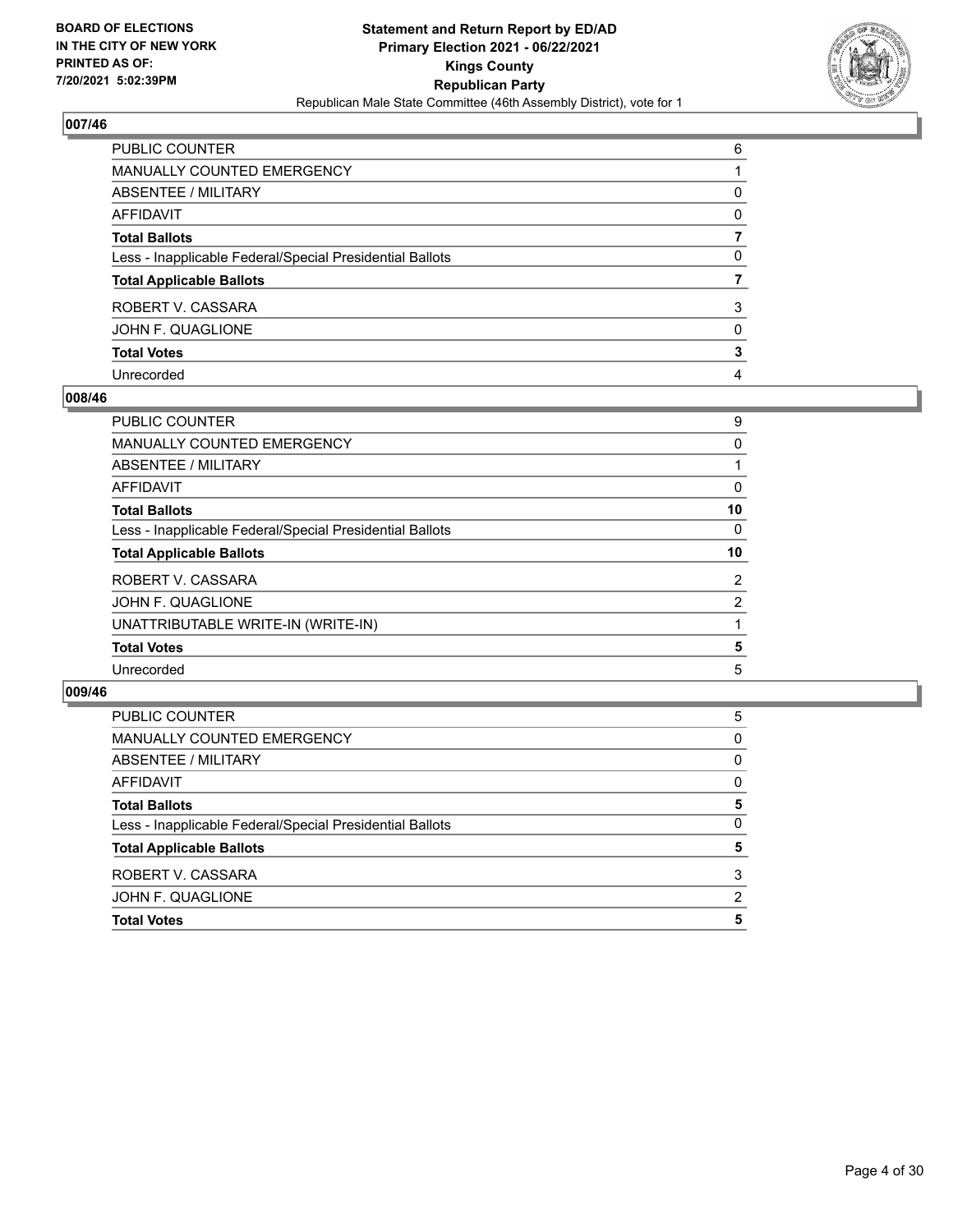

| PUBLIC COUNTER                                           | 5        |
|----------------------------------------------------------|----------|
| MANUALLY COUNTED EMERGENCY                               | 0        |
| ABSENTEE / MILITARY                                      | 0        |
| AFFIDAVIT                                                | $\Omega$ |
| Total Ballots                                            | 5        |
| Less - Inapplicable Federal/Special Presidential Ballots | $\Omega$ |
| <b>Total Applicable Ballots</b>                          | 5        |
| ROBERT V. CASSARA                                        | 3        |
| JOHN F. QUAGLIONE                                        |          |
| <b>Total Votes</b>                                       | 4        |
| Unrecorded                                               |          |

## **011/46**

| PUBLIC COUNTER                                           | 14             |
|----------------------------------------------------------|----------------|
| <b>MANUALLY COUNTED EMERGENCY</b>                        | $\overline{2}$ |
| ABSENTEE / MILITARY                                      | 5              |
| AFFIDAVIT                                                | $\Omega$       |
| <b>Total Ballots</b>                                     | 21             |
| Less - Inapplicable Federal/Special Presidential Ballots | $\Omega$       |
| <b>Total Applicable Ballots</b>                          | 21             |
| ROBERT V. CASSARA                                        | 5              |
| JOHN F. QUAGLIONE                                        | 5              |
| <b>Total Votes</b>                                       | 10             |
| Unrecorded                                               | 11             |
|                                                          |                |

| PUBLIC COUNTER                                           | 5              |
|----------------------------------------------------------|----------------|
| MANUALLY COUNTED EMERGENCY                               | 0              |
| ABSENTEE / MILITARY                                      | 0              |
| AFFIDAVIT                                                | 0              |
| <b>Total Ballots</b>                                     | 5              |
| Less - Inapplicable Federal/Special Presidential Ballots | 0              |
| <b>Total Applicable Ballots</b>                          | 5              |
|                                                          |                |
| ROBERT V. CASSARA                                        | $\overline{2}$ |
| JOHN F. QUAGLIONE                                        | $\Omega$       |
| <b>Total Votes</b>                                       | 2              |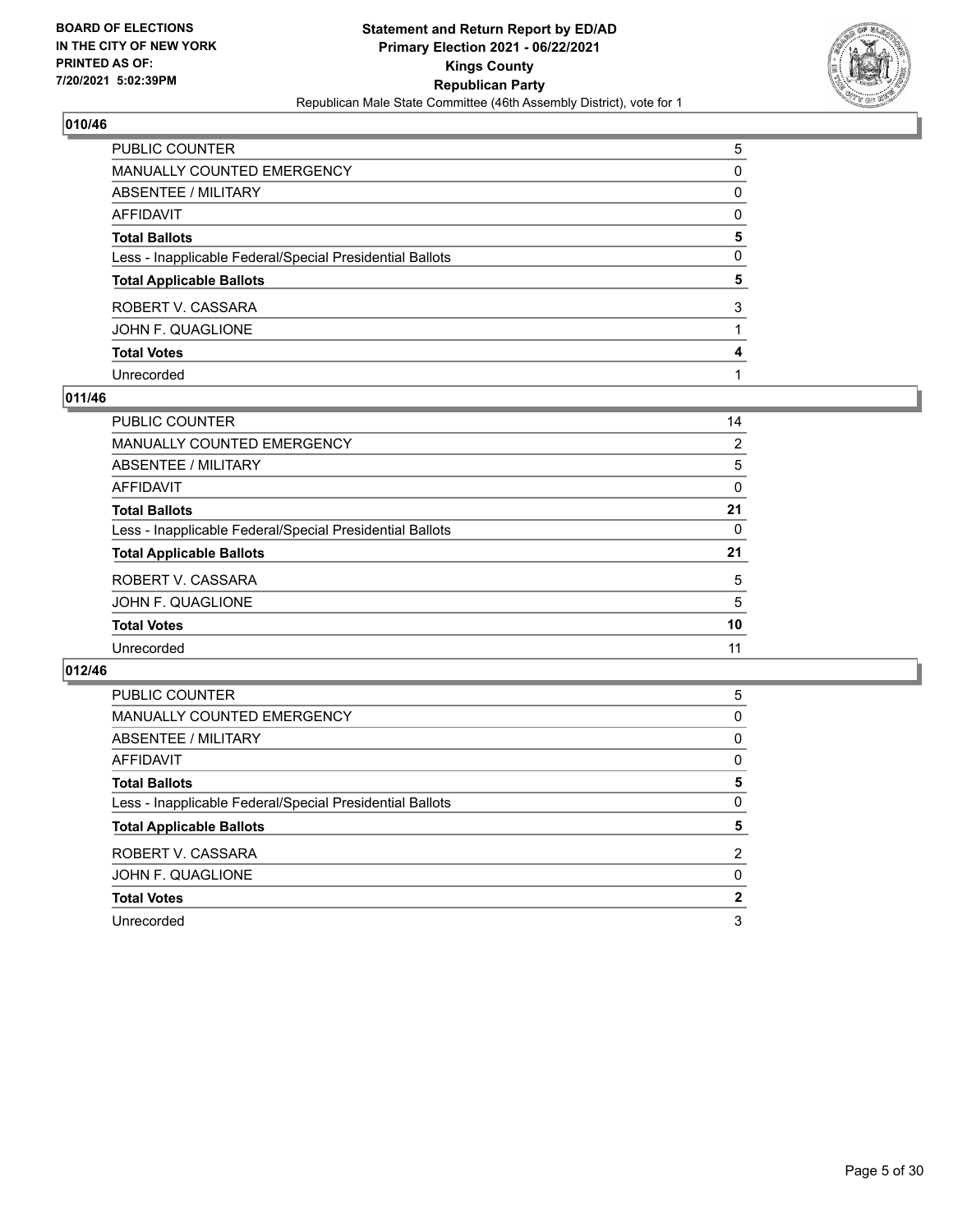

| PUBLIC COUNTER                                           | 3        |
|----------------------------------------------------------|----------|
| MANUALLY COUNTED EMERGENCY                               | 0        |
| ABSENTEE / MILITARY                                      | $\Omega$ |
| <b>AFFIDAVIT</b>                                         | $\Omega$ |
| <b>Total Ballots</b>                                     | 3        |
| Less - Inapplicable Federal/Special Presidential Ballots | $\Omega$ |
| <b>Total Applicable Ballots</b>                          | 3        |
| ROBERT V. CASSARA                                        |          |
| JOHN F. QUAGLIONE                                        |          |
| <b>Total Votes</b>                                       | 2        |
| Unrecorded                                               |          |

## **014/46**

| <b>PUBLIC COUNTER</b>                                    | 5        |
|----------------------------------------------------------|----------|
| <b>MANUALLY COUNTED EMERGENCY</b>                        | $\Omega$ |
| <b>ABSENTEE / MILITARY</b>                               | 0        |
| <b>AFFIDAVIT</b>                                         | 0        |
| <b>Total Ballots</b>                                     | 5        |
| Less - Inapplicable Federal/Special Presidential Ballots | $\Omega$ |
| <b>Total Applicable Ballots</b>                          | 5        |
| ROBERT V. CASSARA                                        | 2        |
| JOHN F. QUAGLIONE                                        | 2        |
| <b>Total Votes</b>                                       | 4        |
| Unrecorded                                               |          |
|                                                          |          |

| PUBLIC COUNTER                                           | 5 |
|----------------------------------------------------------|---|
| <b>MANUALLY COUNTED EMERGENCY</b>                        | 0 |
| ABSENTEE / MILITARY                                      | 0 |
| AFFIDAVIT                                                | 0 |
| <b>Total Ballots</b>                                     | 5 |
| Less - Inapplicable Federal/Special Presidential Ballots | 0 |
|                                                          |   |
| <b>Total Applicable Ballots</b>                          | 5 |
| ROBERT V. CASSARA                                        |   |
| JOHN F. QUAGLIONE                                        | 2 |
| <b>Total Votes</b>                                       | 3 |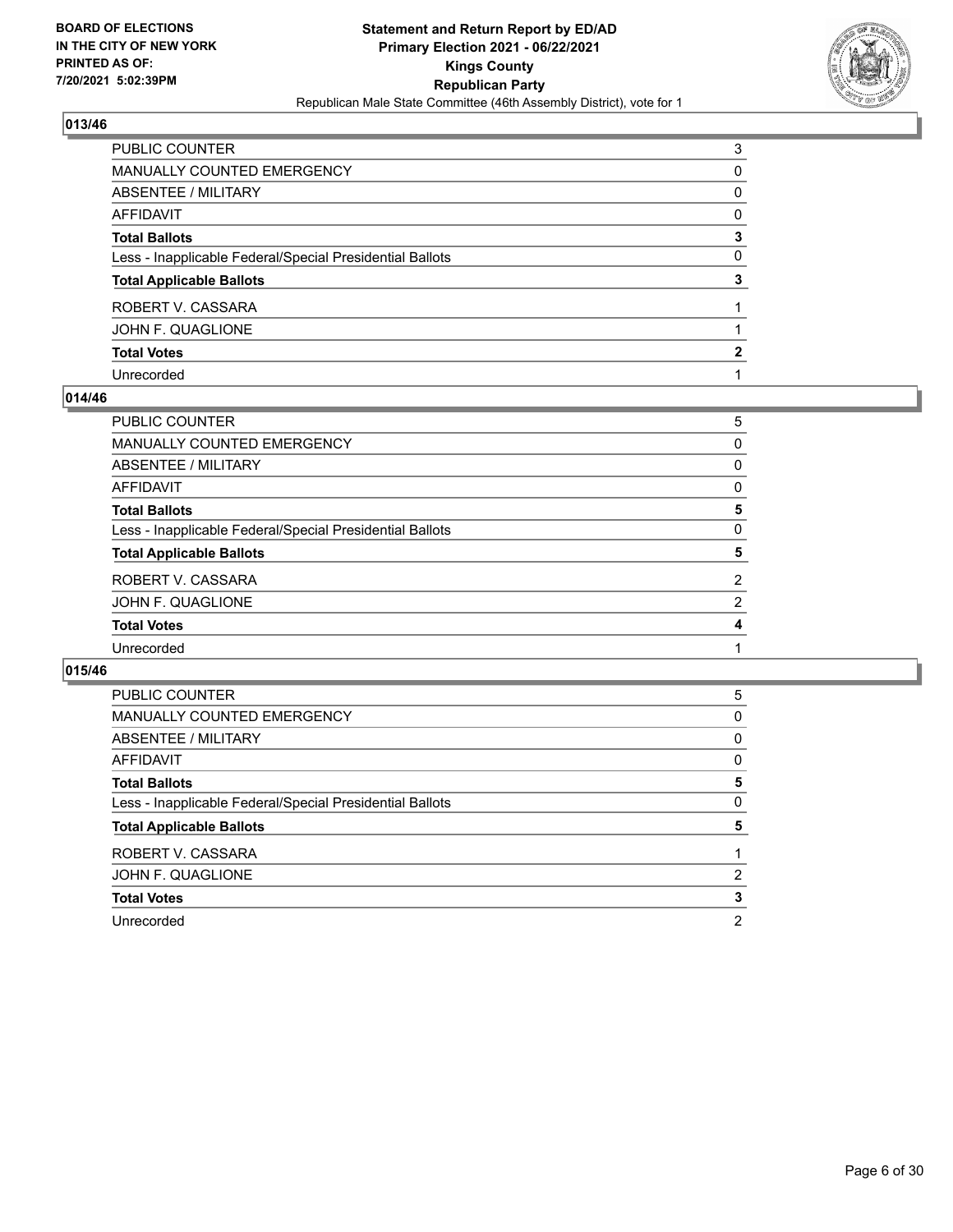

| PUBLIC COUNTER                                           | 4            |
|----------------------------------------------------------|--------------|
| MANUALLY COUNTED EMERGENCY                               | $\Omega$     |
| ABSENTEE / MILITARY                                      | 0            |
| AFFIDAVIT                                                | $\mathbf{0}$ |
| Total Ballots                                            | 4            |
| Less - Inapplicable Federal/Special Presidential Ballots | $\mathbf{0}$ |
| <b>Total Applicable Ballots</b>                          | 4            |
| ROBERT V. CASSARA                                        |              |
| JOHN F. QUAGLIONE                                        | 2            |
| <b>Total Votes</b>                                       | 3            |
| Unrecorded                                               |              |

# **017/46**

| <b>PUBLIC COUNTER</b>                                    | 44       |
|----------------------------------------------------------|----------|
| MANUALLY COUNTED EMERGENCY                               | 0        |
| ABSENTEE / MILITARY                                      | 0        |
| AFFIDAVIT                                                | $\Omega$ |
| <b>Total Ballots</b>                                     | 44       |
| Less - Inapplicable Federal/Special Presidential Ballots | $\Omega$ |
| <b>Total Applicable Ballots</b>                          | 44       |
| ROBERT V. CASSARA                                        | 17       |
| JOHN F. QUAGLIONE                                        | 13       |
| <b>Total Votes</b>                                       | 30       |
| Unrecorded                                               | 14       |
|                                                          |          |

| PUBLIC COUNTER                                           | 27       |
|----------------------------------------------------------|----------|
| <b>MANUALLY COUNTED EMERGENCY</b>                        | 0        |
| ABSENTEE / MILITARY                                      | 3        |
| AFFIDAVIT                                                | $\Omega$ |
| <b>Total Ballots</b>                                     | 30       |
| Less - Inapplicable Federal/Special Presidential Ballots | $\Omega$ |
| <b>Total Applicable Ballots</b>                          | 30       |
| ROBERT V. CASSARA                                        |          |
|                                                          |          |
| JOHN F. QUAGLIONE                                        | 6        |
| <b>Total Votes</b>                                       | 13       |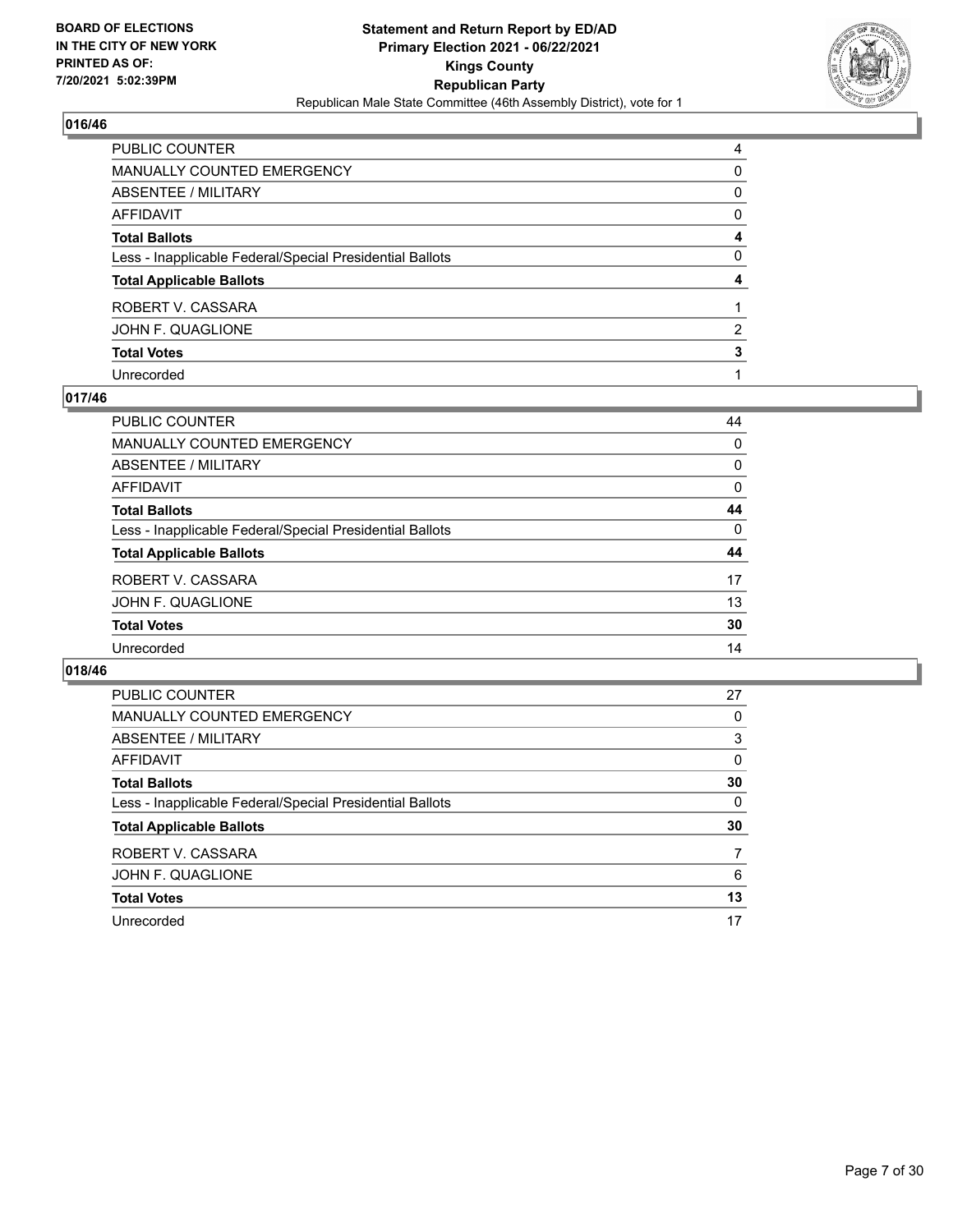

| PUBLIC COUNTER                                           | 50             |
|----------------------------------------------------------|----------------|
| MANUALLY COUNTED EMERGENCY                               | 0              |
| <b>ABSENTEE / MILITARY</b>                               | 0              |
| <b>AFFIDAVIT</b>                                         | $\overline{2}$ |
| <b>Total Ballots</b>                                     | 52             |
| Less - Inapplicable Federal/Special Presidential Ballots | 0              |
| <b>Total Applicable Ballots</b>                          | 52             |
| ROBERT V. CASSARA                                        | 28             |
| JOHN F. QUAGLIONE                                        | 16             |
| <b>Total Votes</b>                                       | 44             |
| Unrecorded                                               | 8              |

## **020/46**

| <b>PUBLIC COUNTER</b>                                    | 13       |
|----------------------------------------------------------|----------|
| MANUALLY COUNTED EMERGENCY                               | 0        |
| ABSENTEE / MILITARY                                      | 0        |
| AFFIDAVIT                                                | 0        |
| <b>Total Ballots</b>                                     | 13       |
| Less - Inapplicable Federal/Special Presidential Ballots | $\Omega$ |
| <b>Total Applicable Ballots</b>                          | 13       |
| ROBERT V. CASSARA                                        | 4        |
| JOHN F. QUAGLIONE                                        |          |
| <b>Total Votes</b>                                       | 5        |
| Unrecorded                                               | 8        |
|                                                          |          |

| PUBLIC COUNTER                                           | 79       |
|----------------------------------------------------------|----------|
| <b>MANUALLY COUNTED EMERGENCY</b>                        | 0        |
| ABSENTEE / MILITARY                                      | 0        |
| AFFIDAVIT                                                | $\Omega$ |
| <b>Total Ballots</b>                                     | 79       |
| Less - Inapplicable Federal/Special Presidential Ballots | $\Omega$ |
| <b>Total Applicable Ballots</b>                          | 79       |
| ROBERT V. CASSARA                                        | 26       |
| JOHN F. QUAGLIONE                                        | 20       |
| <b>Total Votes</b>                                       | 46       |
| Unrecorded                                               | 33       |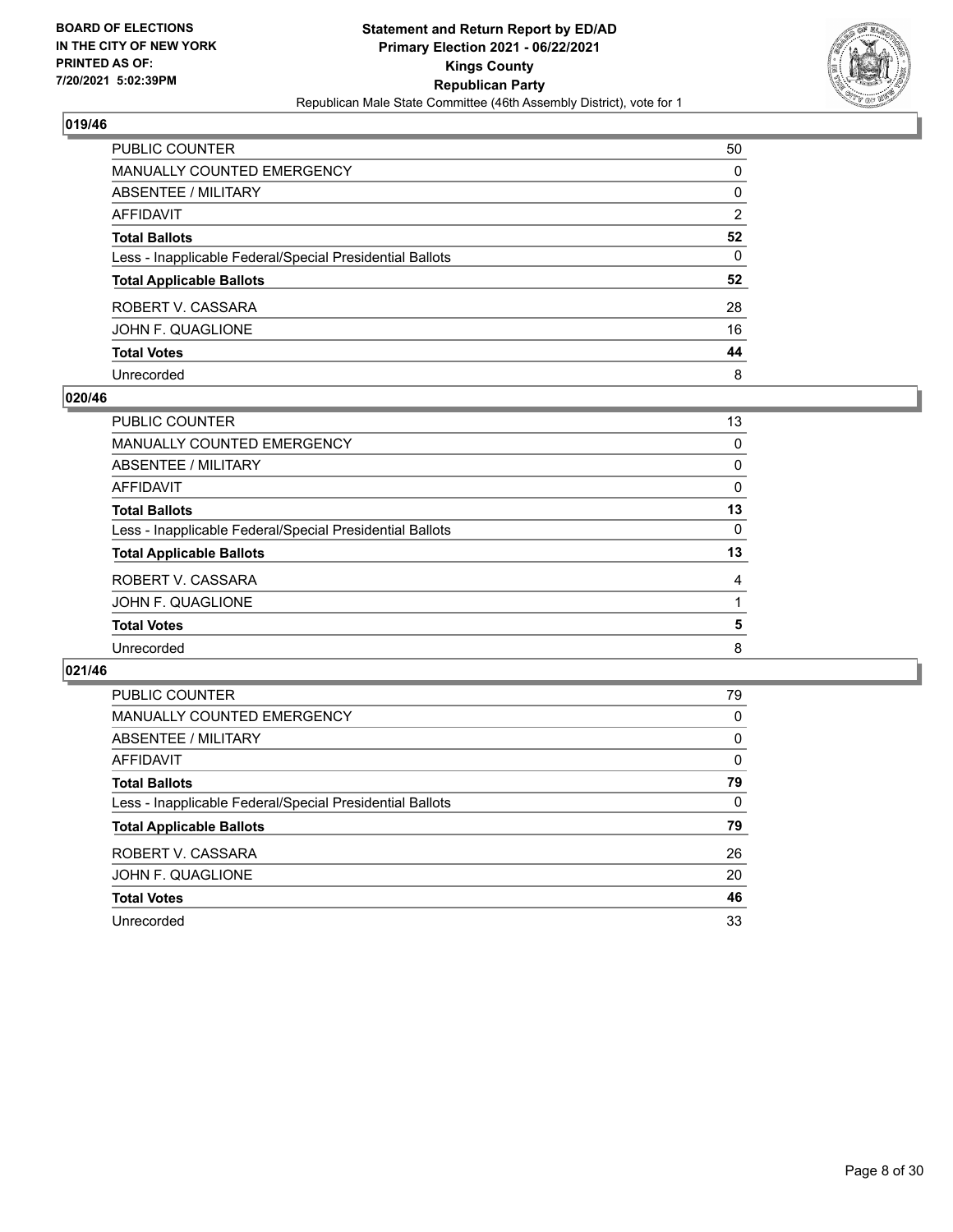

| PUBLIC COUNTER                                           | 45       |
|----------------------------------------------------------|----------|
| <b>MANUALLY COUNTED EMERGENCY</b>                        | $\Omega$ |
| ABSENTEE / MILITARY                                      |          |
| <b>AFFIDAVIT</b>                                         |          |
| <b>Total Ballots</b>                                     | 47       |
| Less - Inapplicable Federal/Special Presidential Ballots | 0        |
| <b>Total Applicable Ballots</b>                          | 47       |
| ROBERT V. CASSARA                                        | 15       |
| JOHN F. QUAGLIONE                                        | 17       |
| <b>Total Votes</b>                                       | 32       |
| Unrecorded                                               | 15       |

## **023/46**

| <b>PUBLIC COUNTER</b>                                    | 51       |
|----------------------------------------------------------|----------|
| MANUALLY COUNTED EMERGENCY                               | 0        |
| ABSENTEE / MILITARY                                      | $\Omega$ |
| AFFIDAVIT                                                |          |
| <b>Total Ballots</b>                                     | 52       |
| Less - Inapplicable Federal/Special Presidential Ballots | $\Omega$ |
| <b>Total Applicable Ballots</b>                          | 52       |
| ROBERT V. CASSARA                                        | 18       |
| JOHN F. QUAGLIONE                                        | 9        |
| <b>Total Votes</b>                                       | 27       |
| Unrecorded                                               | 25       |
|                                                          |          |

| <b>PUBLIC COUNTER</b>                                    | 61             |
|----------------------------------------------------------|----------------|
| <b>MANUALLY COUNTED EMERGENCY</b>                        | 0              |
| ABSENTEE / MILITARY                                      | 0              |
| AFFIDAVIT                                                | $\overline{2}$ |
| <b>Total Ballots</b>                                     | 63             |
| Less - Inapplicable Federal/Special Presidential Ballots | 0              |
| <b>Total Applicable Ballots</b>                          | 63             |
| ROBERT V. CASSARA                                        | 21             |
| JOHN F. QUAGLIONE                                        | 29             |
| <b>Total Votes</b>                                       | 50             |
| Unrecorded                                               | 13             |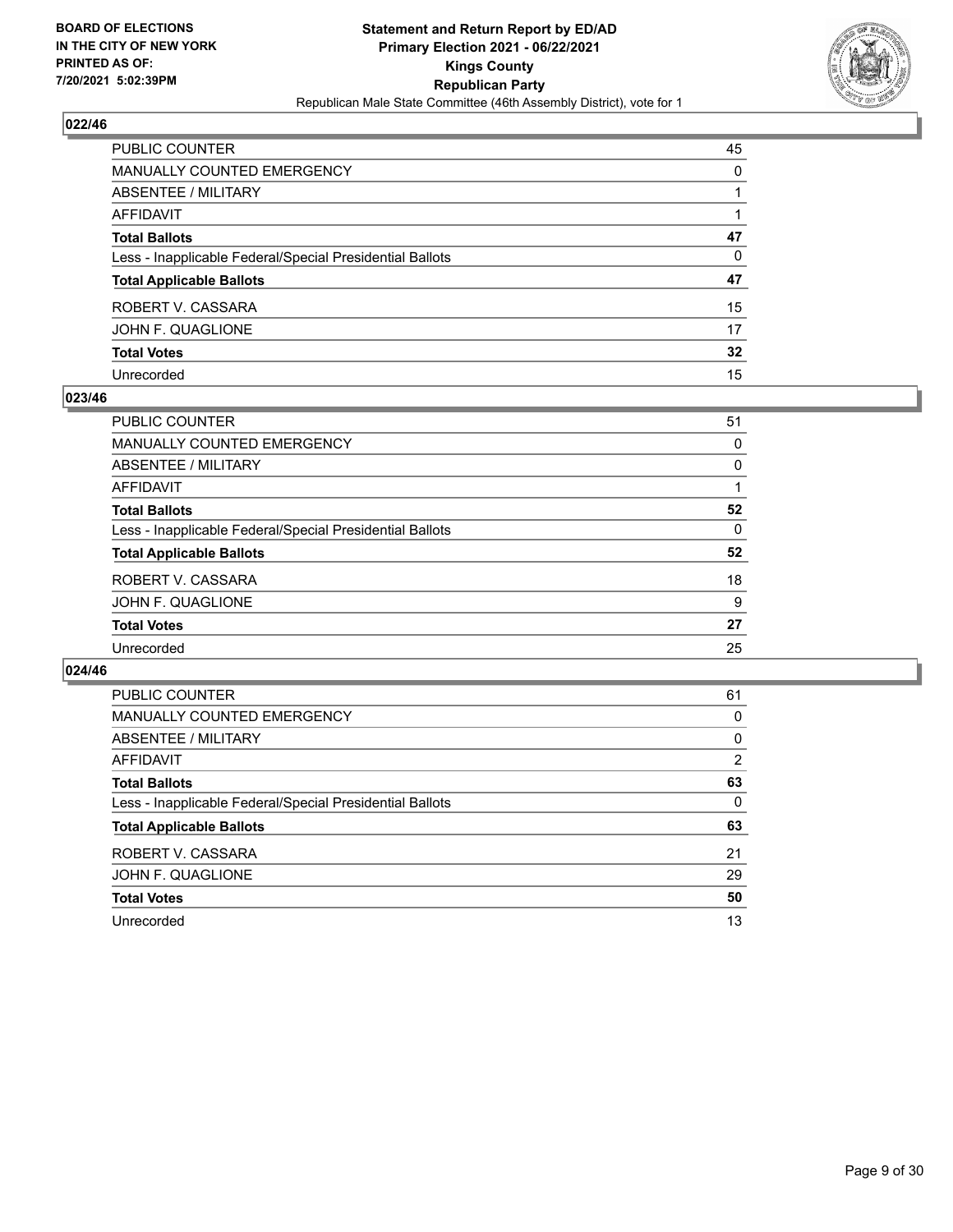

| PUBLIC COUNTER                                           | 59           |
|----------------------------------------------------------|--------------|
| <b>MANUALLY COUNTED EMERGENCY</b>                        | $\Omega$     |
| ABSENTEE / MILITARY                                      |              |
| <b>AFFIDAVIT</b>                                         | $\mathbf{0}$ |
| <b>Total Ballots</b>                                     | 60           |
| Less - Inapplicable Federal/Special Presidential Ballots | 0            |
| <b>Total Applicable Ballots</b>                          | 60           |
| ROBERT V. CASSARA                                        | 16           |
| JOHN F. QUAGLIONE                                        | 19           |
| <b>Total Votes</b>                                       | 35           |
| Unrecorded                                               | 25           |

## **026/46**

| PUBLIC COUNTER                                           | 34       |
|----------------------------------------------------------|----------|
| MANUALLY COUNTED EMERGENCY                               | $\Omega$ |
| ABSENTEE / MILITARY                                      |          |
| AFFIDAVIT                                                | $\Omega$ |
| <b>Total Ballots</b>                                     | 35       |
| Less - Inapplicable Federal/Special Presidential Ballots | $\Omega$ |
| <b>Total Applicable Ballots</b>                          | 35       |
| ROBERT V. CASSARA                                        | 11       |
| JOHN F. QUAGLIONE                                        | 14       |
| <b>Total Votes</b>                                       | 25       |
| Unrecorded                                               | 10       |
|                                                          |          |

| <b>PUBLIC COUNTER</b>                                    | 45 |
|----------------------------------------------------------|----|
| <b>MANUALLY COUNTED EMERGENCY</b>                        | 0  |
| ABSENTEE / MILITARY                                      | 0  |
| AFFIDAVIT                                                | 0  |
| <b>Total Ballots</b>                                     | 45 |
| Less - Inapplicable Federal/Special Presidential Ballots | 0  |
| <b>Total Applicable Ballots</b>                          | 45 |
| ROBERT V. CASSARA                                        | 22 |
| JOHN F. QUAGLIONE                                        | 7  |
| UNATTRIBUTABLE WRITE-IN (WRITE-IN)                       |    |
| <b>Total Votes</b>                                       | 30 |
|                                                          |    |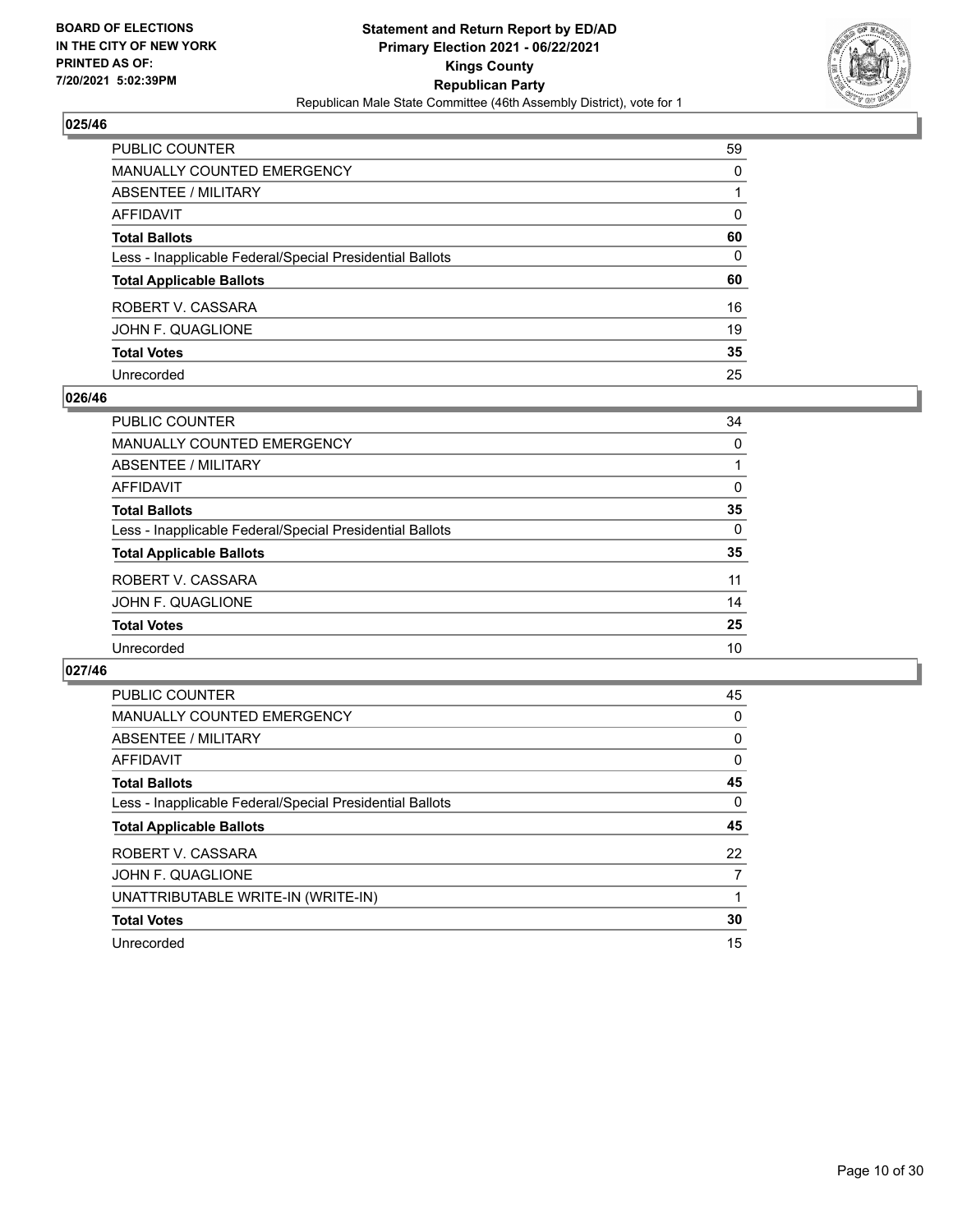

| PUBLIC COUNTER                                           | 36           |
|----------------------------------------------------------|--------------|
| MANUALLY COUNTED EMERGENCY                               | $\Omega$     |
| <b>ABSENTEE / MILITARY</b>                               | 0            |
| <b>AFFIDAVIT</b>                                         | $\mathbf{0}$ |
| <b>Total Ballots</b>                                     | 36           |
| Less - Inapplicable Federal/Special Presidential Ballots | $\mathbf{0}$ |
| <b>Total Applicable Ballots</b>                          | 36           |
| ROBERT V. CASSARA                                        | 19           |
| JOHN F. QUAGLIONE                                        | 5            |
| <b>Total Votes</b>                                       | 24           |
| Unrecorded                                               | 12           |

## **029/46**

| <b>PUBLIC COUNTER</b>                                    | 57 |
|----------------------------------------------------------|----|
| <b>MANUALLY COUNTED EMERGENCY</b>                        | 0  |
| ABSENTEE / MILITARY                                      | 0  |
| AFFIDAVIT                                                | 2  |
| <b>Total Ballots</b>                                     | 59 |
| Less - Inapplicable Federal/Special Presidential Ballots | 0  |
| <b>Total Applicable Ballots</b>                          | 59 |
| ROBERT V. CASSARA                                        | 27 |
| JOHN F. QUAGLIONE                                        | 21 |
| UNATTRIBUTABLE WRITE-IN (WRITE-IN)                       |    |
| <b>Total Votes</b>                                       | 49 |
| Unrecorded                                               | 10 |
|                                                          |    |

| PUBLIC COUNTER                                           | 71       |
|----------------------------------------------------------|----------|
| MANUALLY COUNTED EMERGENCY                               | 0        |
| ABSENTEE / MILITARY                                      | $\Omega$ |
| AFFIDAVIT                                                |          |
| <b>Total Ballots</b>                                     | 72       |
| Less - Inapplicable Federal/Special Presidential Ballots | $\Omega$ |
| <b>Total Applicable Ballots</b>                          | 72       |
| ROBERT V. CASSARA                                        | 28       |
| JOHN F. QUAGLIONE                                        | 15       |
| <b>Total Votes</b>                                       | 43       |
| Unrecorded                                               | 29       |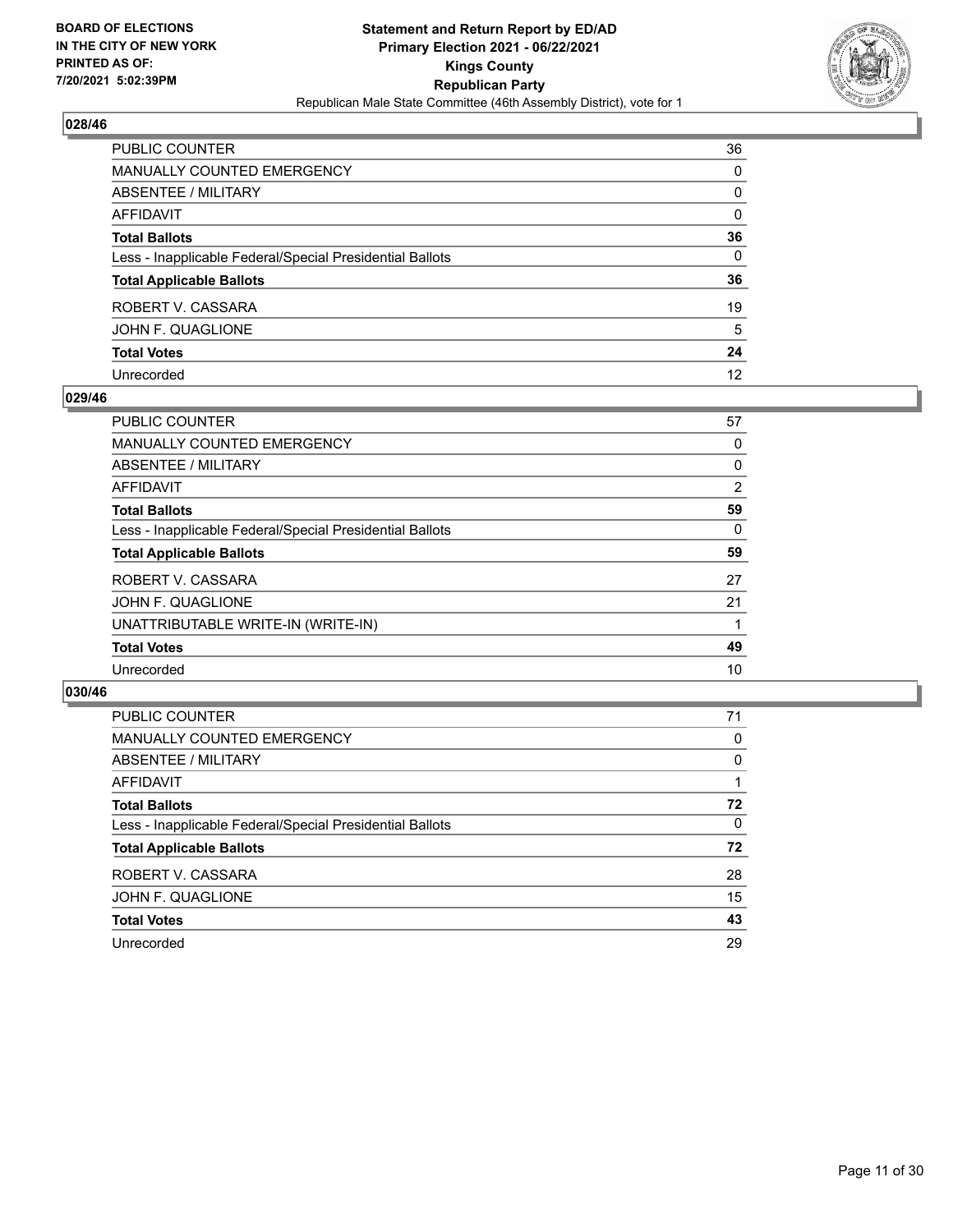

| PUBLIC COUNTER                                           | 30              |
|----------------------------------------------------------|-----------------|
| MANUALLY COUNTED EMERGENCY                               | 0               |
| ABSENTEE / MILITARY                                      | 2               |
| <b>AFFIDAVIT</b>                                         | $\Omega$        |
| <b>Total Ballots</b>                                     | $32\phantom{a}$ |
| Less - Inapplicable Federal/Special Presidential Ballots | 0               |
| <b>Total Applicable Ballots</b>                          | 32              |
| ROBERT V. CASSARA                                        | 10              |
| JOHN F. QUAGLIONE                                        | 17              |
| <b>Total Votes</b>                                       | 27              |
| Unrecorded                                               | 5               |

## **032/46**

| PUBLIC COUNTER                                           | 8        |
|----------------------------------------------------------|----------|
| <b>MANUALLY COUNTED EMERGENCY</b>                        | $\Omega$ |
| ABSENTEE / MILITARY                                      | 0        |
| <b>AFFIDAVIT</b>                                         | 0        |
| <b>Total Ballots</b>                                     | 8        |
| Less - Inapplicable Federal/Special Presidential Ballots | $\Omega$ |
| <b>Total Applicable Ballots</b>                          | 8        |
| ROBERT V. CASSARA                                        |          |
| JOHN F. QUAGLIONE                                        | 0        |
| <b>Total Votes</b>                                       |          |
| Unrecorded                                               |          |
|                                                          |          |

| PUBLIC COUNTER                                           | 6 |
|----------------------------------------------------------|---|
| MANUALLY COUNTED EMERGENCY                               | 0 |
| ABSENTEE / MILITARY                                      | 0 |
| AFFIDAVIT                                                | 0 |
| <b>Total Ballots</b>                                     | 6 |
| Less - Inapplicable Federal/Special Presidential Ballots | 0 |
|                                                          |   |
| <b>Total Applicable Ballots</b>                          | 6 |
| ROBERT V. CASSARA                                        | 2 |
| JOHN F. QUAGLIONE                                        | 2 |
| <b>Total Votes</b>                                       | 4 |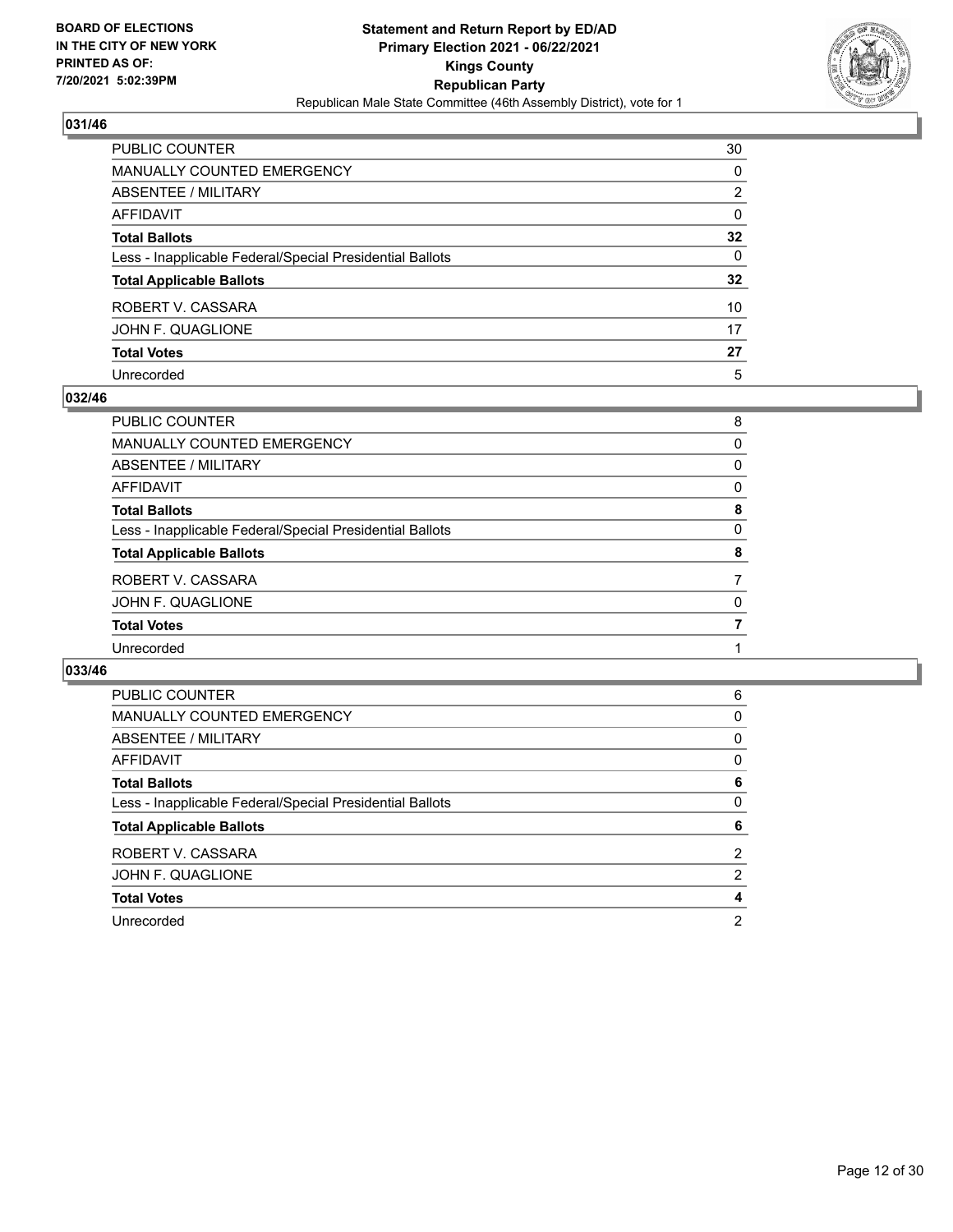

| <b>PUBLIC COUNTER</b>                                    | 14       |
|----------------------------------------------------------|----------|
| <b>MANUALLY COUNTED EMERGENCY</b>                        | 0        |
| ABSENTEE / MILITARY                                      |          |
| AFFIDAVIT                                                | $\Omega$ |
| <b>Total Ballots</b>                                     | 15       |
| Less - Inapplicable Federal/Special Presidential Ballots | $\Omega$ |
| <b>Total Applicable Ballots</b>                          | 15       |
| ROBERT V. CASSARA                                        | 2        |
| JOHN F. QUAGLIONE                                        | 11       |
| ANDREW YANG (WRITE-IN)                                   |          |
| <b>Total Votes</b>                                       |          |
|                                                          | 14       |

# **035/46**

| PUBLIC COUNTER                                           | 13             |
|----------------------------------------------------------|----------------|
| <b>MANUALLY COUNTED EMERGENCY</b>                        | 0              |
| ABSENTEE / MILITARY                                      | $\Omega$       |
| AFFIDAVIT                                                | 0              |
| <b>Total Ballots</b>                                     | 13             |
| Less - Inapplicable Federal/Special Presidential Ballots | $\Omega$       |
| <b>Total Applicable Ballots</b>                          | 13             |
| ROBERT V. CASSARA                                        |                |
| JOHN F. QUAGLIONE                                        | $\overline{2}$ |
| <b>Total Votes</b>                                       | 9              |
| Unrecorded                                               | 4              |

| <b>PUBLIC COUNTER</b>                                    | 42       |
|----------------------------------------------------------|----------|
| MANUALLY COUNTED EMERGENCY                               | $\Omega$ |
| ABSENTEE / MILITARY                                      | 4        |
| AFFIDAVIT                                                | $\Omega$ |
| <b>Total Ballots</b>                                     | 46       |
| Less - Inapplicable Federal/Special Presidential Ballots | $\Omega$ |
| <b>Total Applicable Ballots</b>                          | 46       |
| ROBERT V. CASSARA                                        | 4        |
| JOHN F. QUAGLIONE                                        | 28       |
| <b>Total Votes</b>                                       | 32       |
| Unrecorded                                               | 14       |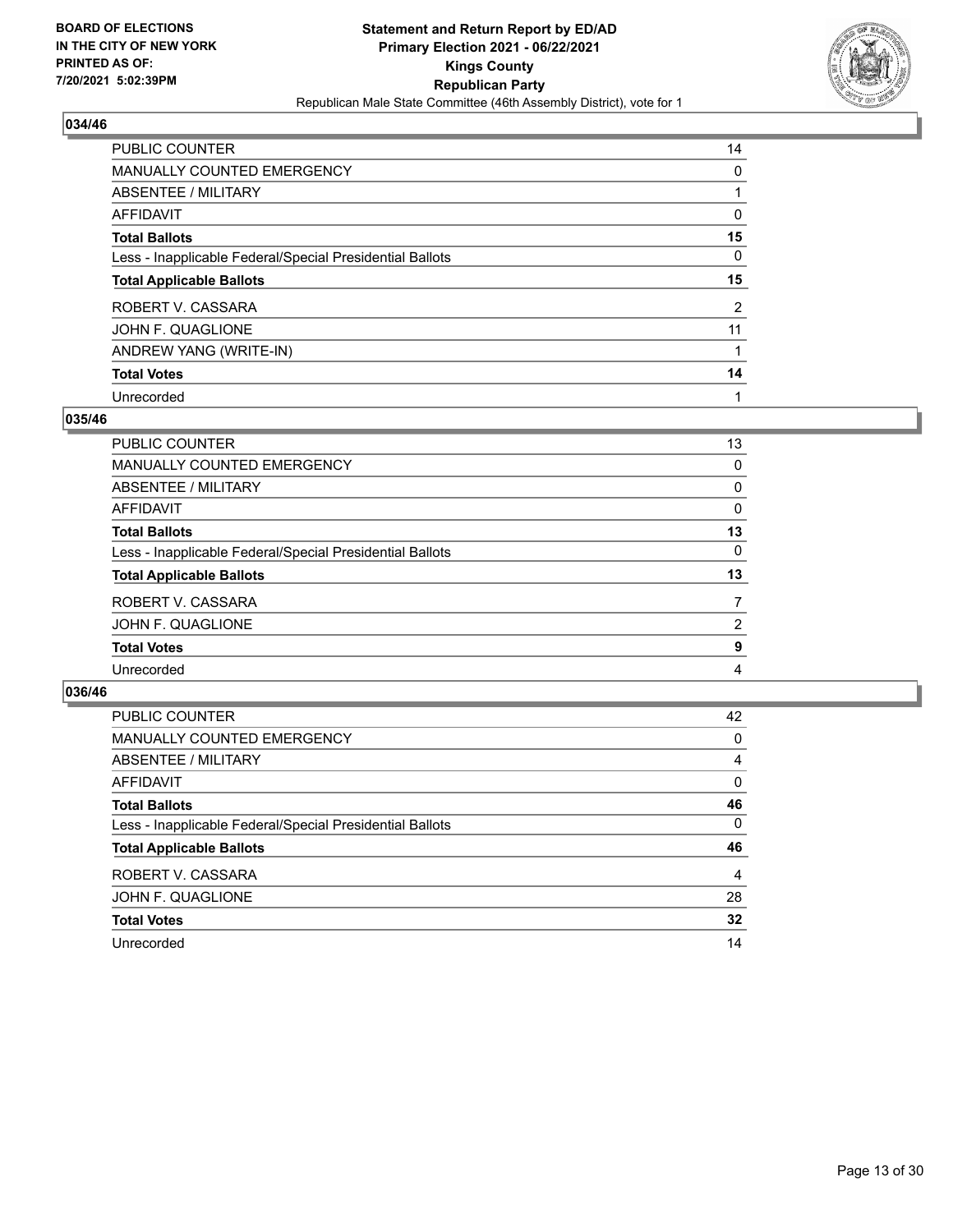

| <b>Total Votes</b>                                       | 0            |
|----------------------------------------------------------|--------------|
| JOHN F. QUAGLIONE                                        | <sup>0</sup> |
| ROBERT V. CASSARA                                        | 0            |
| <b>Total Applicable Ballots</b>                          | 0            |
| Less - Inapplicable Federal/Special Presidential Ballots | 0            |
| <b>Total Ballots</b>                                     | 0            |
| AFFIDAVIT                                                | $\Omega$     |
| ABSENTEE / MILITARY                                      | 0            |
| MANUALLY COUNTED EMERGENCY                               | 0            |
| PUBLIC COUNTER                                           | $\Omega$     |

# **038/46**

| PUBLIC COUNTER                                           | 24 |
|----------------------------------------------------------|----|
| <b>MANUALLY COUNTED EMERGENCY</b>                        | 0  |
| ABSENTEE / MILITARY                                      |    |
| <b>AFFIDAVIT</b>                                         | 2  |
| <b>Total Ballots</b>                                     | 27 |
| Less - Inapplicable Federal/Special Presidential Ballots | 0  |
| <b>Total Applicable Ballots</b>                          | 27 |
| ROBERT V. CASSARA                                        | 11 |
| JOHN F. QUAGLIONE                                        | 9  |
| UNATTRIBUTABLE WRITE-IN (WRITE-IN)                       | 1  |
| <b>Total Votes</b>                                       | 21 |
| Unrecorded                                               | 6  |

| PUBLIC COUNTER                                           | 10       |
|----------------------------------------------------------|----------|
| <b>MANUALLY COUNTED EMERGENCY</b>                        | 0        |
| ABSENTEE / MILITARY                                      | $\Omega$ |
| <b>AFFIDAVIT</b>                                         | 0        |
| <b>Total Ballots</b>                                     | 10       |
| Less - Inapplicable Federal/Special Presidential Ballots | $\Omega$ |
| <b>Total Applicable Ballots</b>                          | 10       |
| ROBERT V. CASSARA                                        |          |
| JOHN F. QUAGLIONE                                        | 3        |
| <b>Total Votes</b>                                       | 4        |
| Unrecorded                                               | 6        |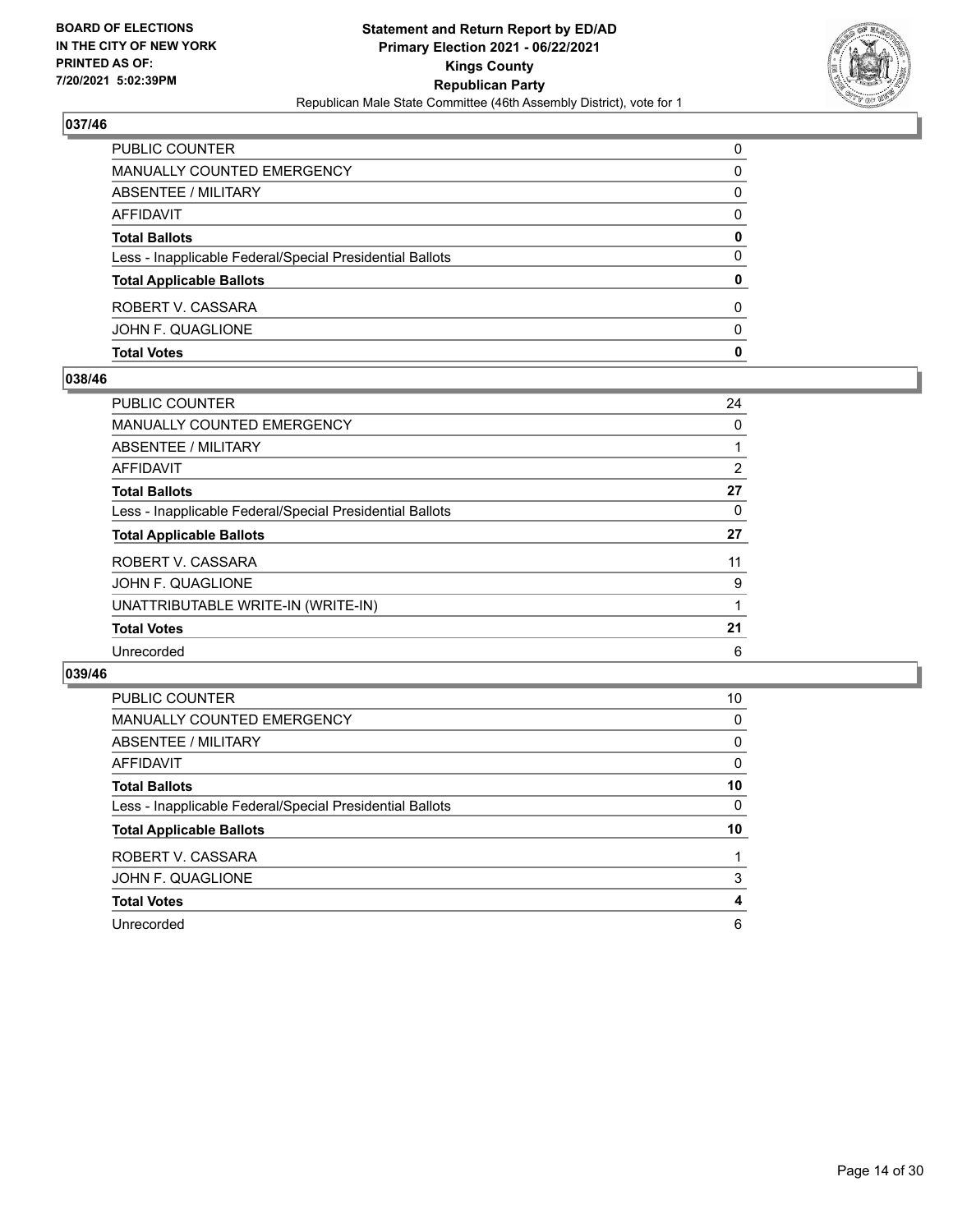

| PUBLIC COUNTER                                           | 12 <sup>2</sup> |
|----------------------------------------------------------|-----------------|
| MANUALLY COUNTED EMERGENCY                               | 0               |
| <b>ABSENTEE / MILITARY</b>                               | $\mathbf{0}$    |
| <b>AFFIDAVIT</b>                                         | $\mathbf{0}$    |
| <b>Total Ballots</b>                                     | $12 \,$         |
| Less - Inapplicable Federal/Special Presidential Ballots | 0               |
| <b>Total Applicable Ballots</b>                          | 12              |
| ROBERT V. CASSARA                                        | $\overline{7}$  |
| JOHN F. QUAGLIONE                                        | 2               |
| <b>Total Votes</b>                                       | 9               |
| Unrecorded                                               | 3               |

## **041/46**

| PUBLIC COUNTER                                           | 48 |
|----------------------------------------------------------|----|
| <b>MANUALLY COUNTED EMERGENCY</b>                        | 0  |
| ABSENTEE / MILITARY                                      | 3  |
| AFFIDAVIT                                                | 0  |
| <b>Total Ballots</b>                                     | 51 |
| Less - Inapplicable Federal/Special Presidential Ballots | 0  |
| <b>Total Applicable Ballots</b>                          | 51 |
| ROBERT V. CASSARA                                        | 17 |
| JOHN F. QUAGLIONE                                        | 23 |
| ERIC ADAMS (WRITE-IN)                                    |    |
| <b>Total Votes</b>                                       | 41 |
| Unrecorded                                               | 10 |
|                                                          |    |

| PUBLIC COUNTER                                           | 44       |
|----------------------------------------------------------|----------|
| MANUALLY COUNTED EMERGENCY                               | 0        |
| ABSENTEE / MILITARY                                      |          |
| AFFIDAVIT                                                | $\Omega$ |
| <b>Total Ballots</b>                                     | 45       |
| Less - Inapplicable Federal/Special Presidential Ballots | $\Omega$ |
| <b>Total Applicable Ballots</b>                          | 45       |
| ROBERT V. CASSARA                                        | 8        |
| JOHN F. QUAGLIONE                                        | 31       |
| <b>Total Votes</b>                                       | 39       |
| Unrecorded                                               | 6        |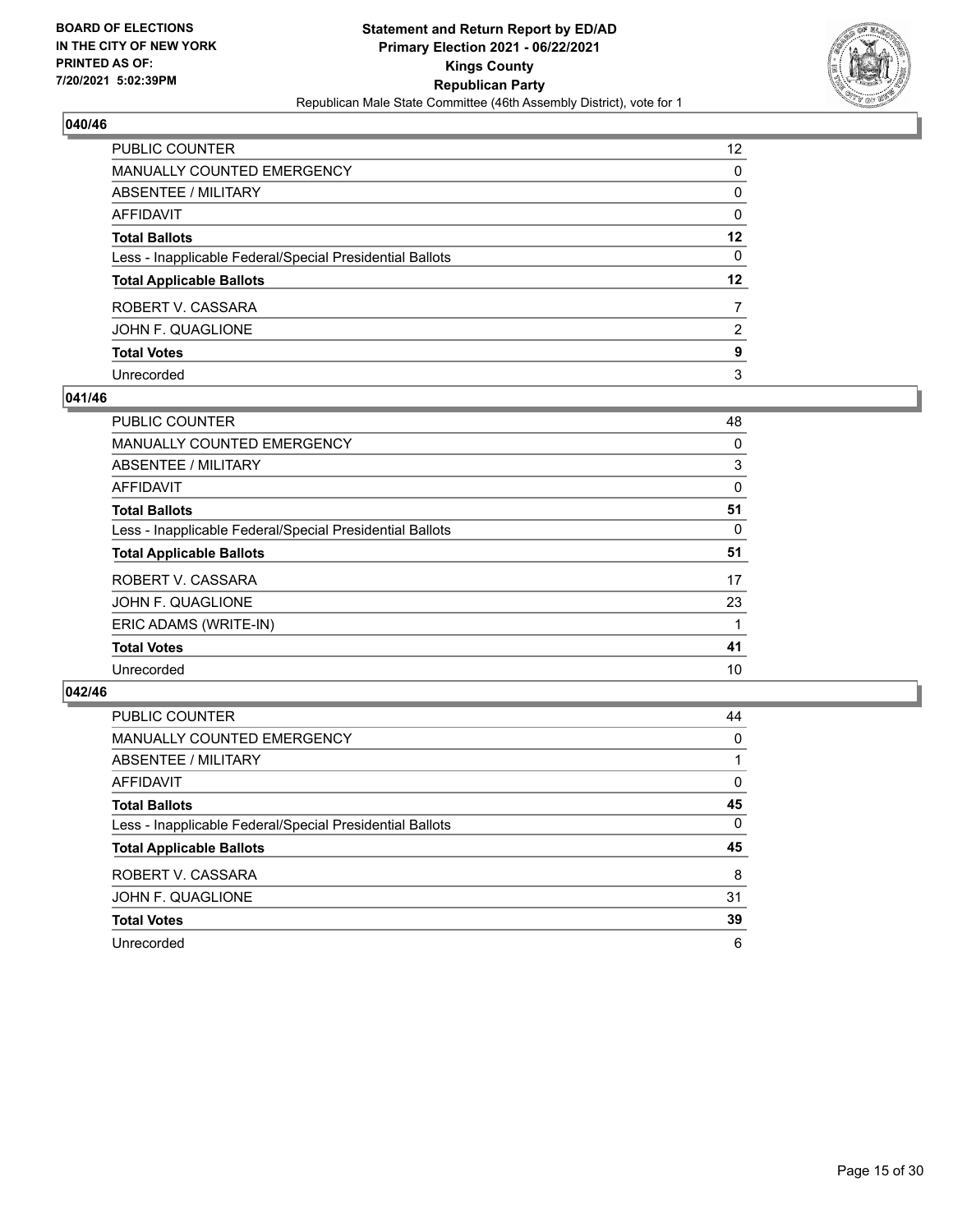

| PUBLIC COUNTER                                           | 11 |
|----------------------------------------------------------|----|
| <b>MANUALLY COUNTED EMERGENCY</b>                        | 0  |
| <b>ABSENTEE / MILITARY</b>                               | 2  |
| <b>AFFIDAVIT</b>                                         | 0  |
| <b>Total Ballots</b>                                     | 13 |
| Less - Inapplicable Federal/Special Presidential Ballots | 0  |
| <b>Total Applicable Ballots</b>                          | 13 |
| ROBERT V. CASSARA                                        | 5  |
| JOHN F. QUAGLIONE                                        | 5  |
| <b>Total Votes</b>                                       | 10 |
| Unrecorded                                               | 3  |

## **044/46**

| PUBLIC COUNTER                                           | 24       |
|----------------------------------------------------------|----------|
| MANUALLY COUNTED EMERGENCY                               | $\Omega$ |
| <b>ABSENTEE / MILITARY</b>                               | 4        |
| AFFIDAVIT                                                | 0        |
| <b>Total Ballots</b>                                     | 28       |
| Less - Inapplicable Federal/Special Presidential Ballots | $\Omega$ |
| <b>Total Applicable Ballots</b>                          | 28       |
| ROBERT V. CASSARA                                        | 12       |
| JOHN F. QUAGLIONE                                        | 5        |
| <b>Total Votes</b>                                       | 17       |
| Unrecorded                                               | 11       |
|                                                          |          |

| PUBLIC COUNTER                                           | 23       |
|----------------------------------------------------------|----------|
| <b>MANUALLY COUNTED EMERGENCY</b>                        | $\Omega$ |
| ABSENTEE / MILITARY                                      |          |
| AFFIDAVIT                                                | 0        |
| <b>Total Ballots</b>                                     | 24       |
| Less - Inapplicable Federal/Special Presidential Ballots | 0        |
| <b>Total Applicable Ballots</b>                          | 24       |
| ROBERT V. CASSARA                                        | 8        |
| JOHN F. QUAGLIONE                                        | 8        |
| <b>Total Votes</b>                                       | 16       |
| Unrecorded                                               | 8        |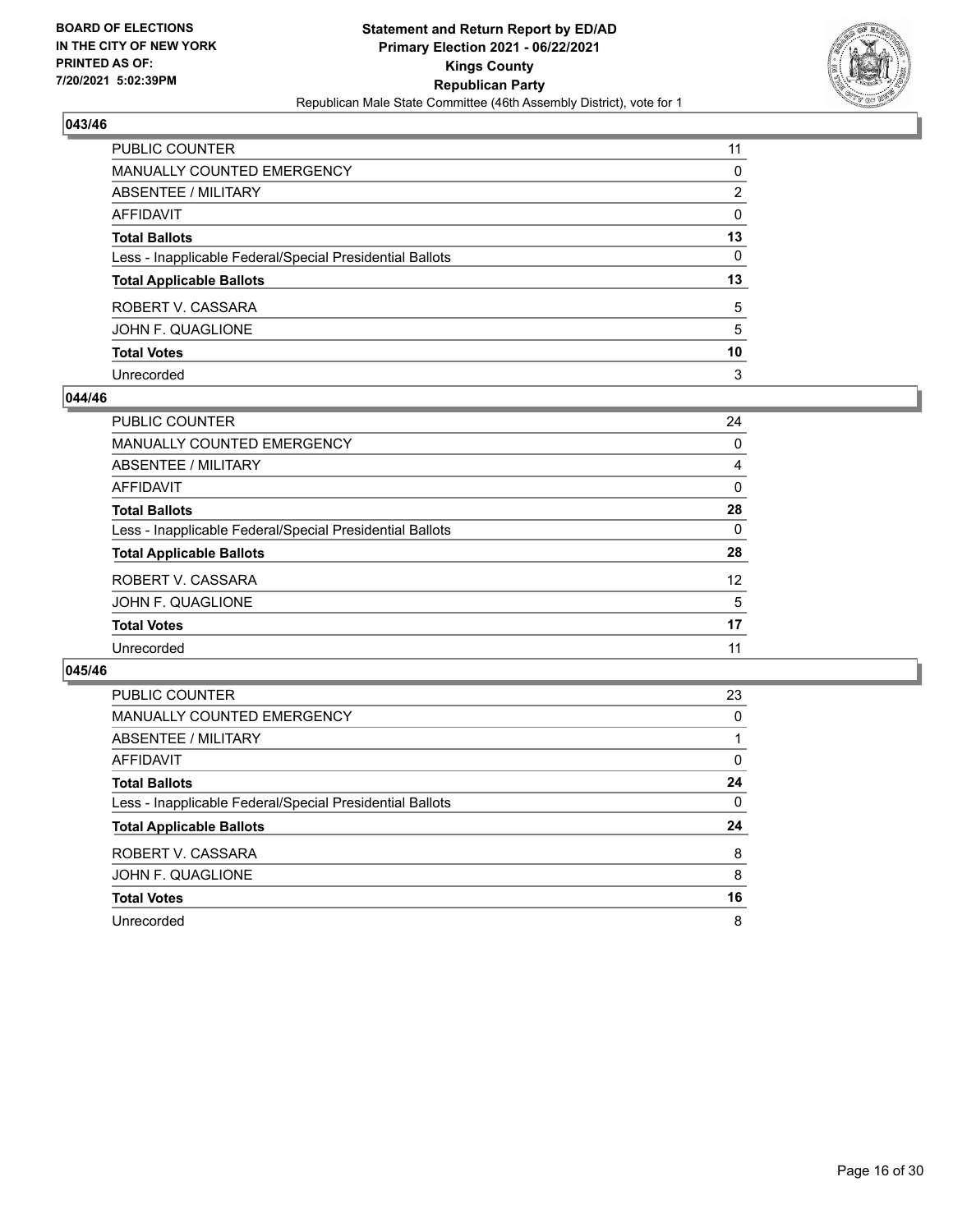

| PUBLIC COUNTER                                           | 30 |
|----------------------------------------------------------|----|
| MANUALLY COUNTED EMERGENCY                               | 0  |
| ABSENTEE / MILITARY                                      |    |
| AFFIDAVIT                                                | 0  |
| <b>Total Ballots</b>                                     | 37 |
| Less - Inapplicable Federal/Special Presidential Ballots | 0  |
| <b>Total Applicable Ballots</b>                          | 37 |
| ROBERT V. CASSARA                                        | 15 |
| JOHN F. QUAGLIONE                                        | 7  |
| <b>Total Votes</b>                                       | 22 |
| Unrecorded                                               | 15 |

## **047/46**

| PUBLIC COUNTER                                           | 54 |
|----------------------------------------------------------|----|
| <b>MANUALLY COUNTED EMERGENCY</b>                        | 0  |
| ABSENTEE / MILITARY                                      | 4  |
| AFFIDAVIT                                                | 0  |
| <b>Total Ballots</b>                                     | 58 |
| Less - Inapplicable Federal/Special Presidential Ballots | 0  |
| <b>Total Applicable Ballots</b>                          | 58 |
| ROBERT V. CASSARA                                        | 10 |
| JOHN F. QUAGLIONE                                        | 43 |
| <b>Total Votes</b>                                       | 53 |
| Unrecorded                                               | 5  |

| <b>PUBLIC COUNTER</b>                                    | 27 |
|----------------------------------------------------------|----|
| <b>MANUALLY COUNTED EMERGENCY</b>                        | 0  |
| ABSENTEE / MILITARY                                      |    |
| <b>AFFIDAVIT</b>                                         | 0  |
| <b>Total Ballots</b>                                     | 28 |
| Less - Inapplicable Federal/Special Presidential Ballots | 0  |
| <b>Total Applicable Ballots</b>                          | 28 |
| ROBERT V. CASSARA                                        | 7  |
| JOHN F. QUAGLIONE                                        | 18 |
| <b>Total Votes</b>                                       | 25 |
| Unrecorded                                               | 3  |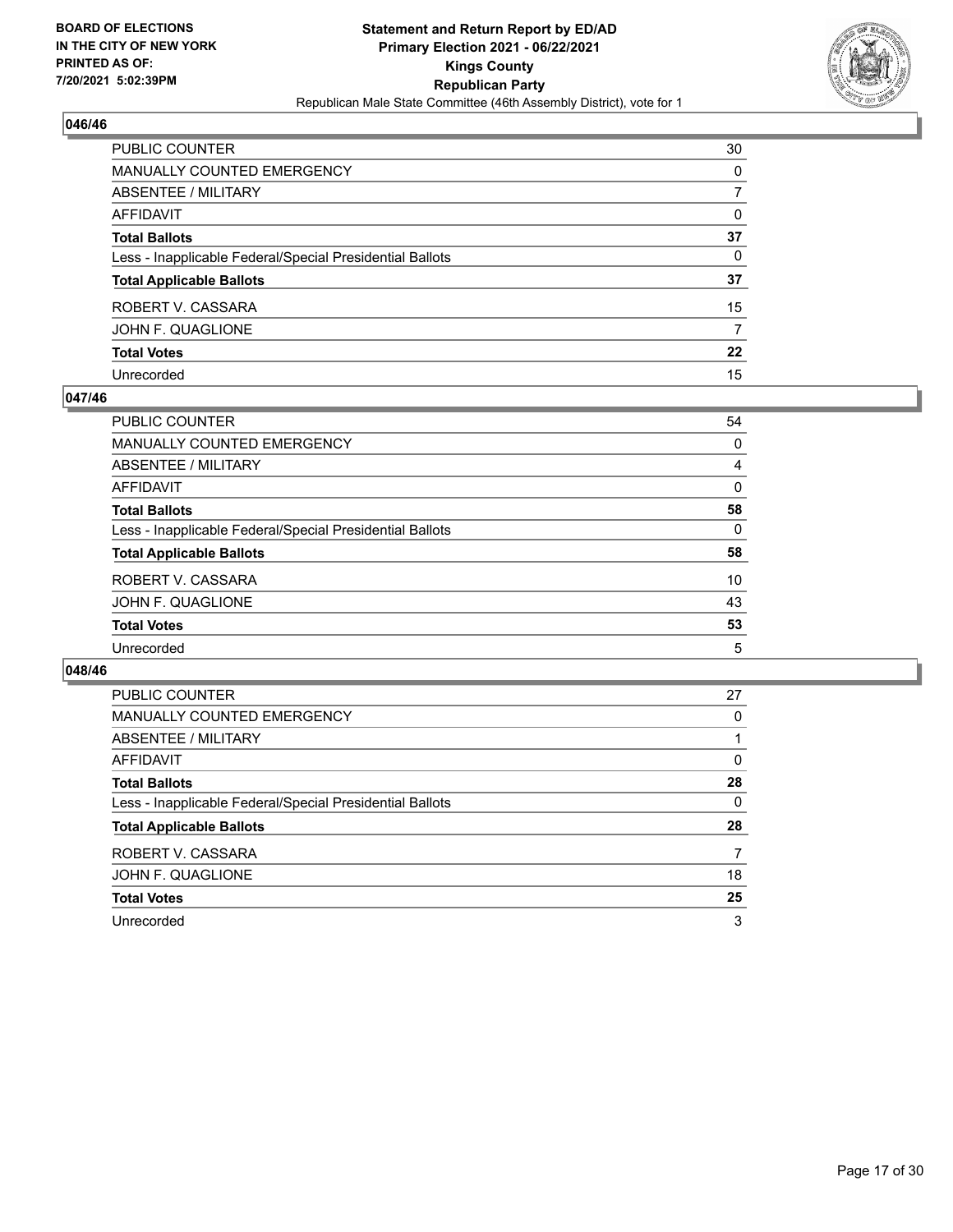

| PUBLIC COUNTER                                           | 31 |
|----------------------------------------------------------|----|
| <b>MANUALLY COUNTED EMERGENCY</b>                        | 0  |
| <b>ABSENTEE / MILITARY</b>                               | 5  |
| <b>AFFIDAVIT</b>                                         | 0  |
| <b>Total Ballots</b>                                     | 36 |
| Less - Inapplicable Federal/Special Presidential Ballots | 0  |
| <b>Total Applicable Ballots</b>                          | 36 |
| ROBERT V. CASSARA                                        | 14 |
| JOHN F. QUAGLIONE                                        | 19 |
| <b>Total Votes</b>                                       | 33 |
| Unrecorded                                               | 3  |

## **050/46**

| PUBLIC COUNTER                                           | 54       |
|----------------------------------------------------------|----------|
| <b>MANUALLY COUNTED EMERGENCY</b>                        | $\Omega$ |
| ABSENTEE / MILITARY                                      | 2        |
| AFFIDAVIT                                                |          |
| <b>Total Ballots</b>                                     | 57       |
| Less - Inapplicable Federal/Special Presidential Ballots | $\Omega$ |
| <b>Total Applicable Ballots</b>                          | 57       |
| ROBERT V. CASSARA                                        | 16       |
| JOHN F. QUAGLIONE                                        | 33       |
| <b>Total Votes</b>                                       | 49       |
| Unrecorded                                               | 8        |

| <b>PUBLIC COUNTER</b>                                    | 83 |
|----------------------------------------------------------|----|
| MANUALLY COUNTED EMERGENCY                               | 0  |
| ABSENTEE / MILITARY                                      | 7  |
| AFFIDAVIT                                                |    |
| <b>Total Ballots</b>                                     | 91 |
| Less - Inapplicable Federal/Special Presidential Ballots | 0  |
| <b>Total Applicable Ballots</b>                          | 91 |
| ROBERT V. CASSARA                                        | 31 |
| JOHN F. QUAGLIONE                                        | 54 |
| <b>Total Votes</b>                                       | 85 |
| Unrecorded                                               | 6  |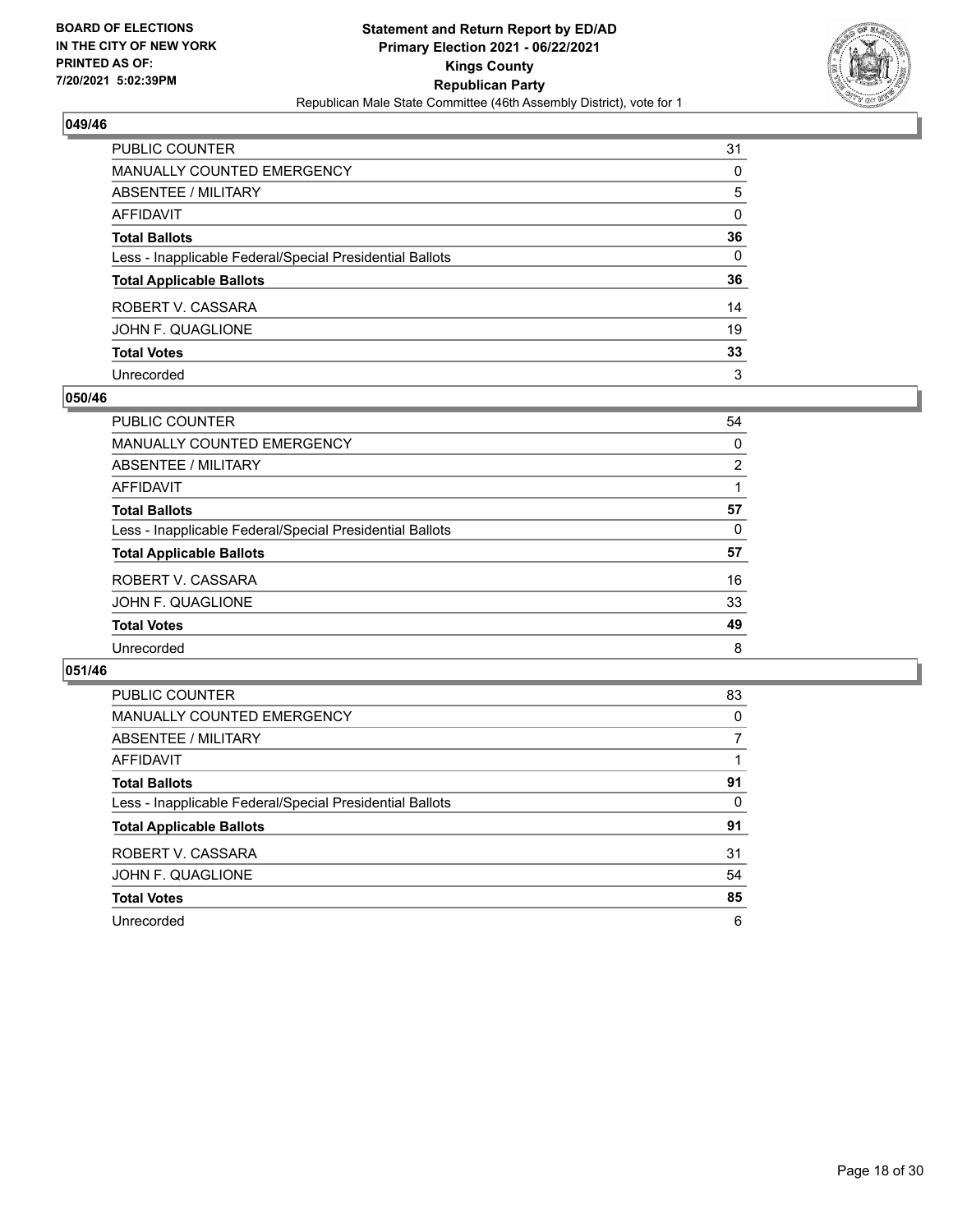

| PUBLIC COUNTER                                           | 44 |
|----------------------------------------------------------|----|
| MANUALLY COUNTED EMERGENCY                               | 0  |
| <b>ABSENTEE / MILITARY</b>                               |    |
| <b>AFFIDAVIT</b>                                         | 0  |
| <b>Total Ballots</b>                                     | 45 |
| Less - Inapplicable Federal/Special Presidential Ballots | 0  |
| <b>Total Applicable Ballots</b>                          | 45 |
| ROBERT V. CASSARA                                        | 9  |
| JOHN F. QUAGLIONE                                        | 24 |
| <b>Total Votes</b>                                       | 33 |
| Unrecorded                                               | 12 |

## **053/46**

| PUBLIC COUNTER                                           | 33       |
|----------------------------------------------------------|----------|
| <b>MANUALLY COUNTED EMERGENCY</b>                        | 0        |
| ABSENTEE / MILITARY                                      | 0        |
| AFFIDAVIT                                                | 0        |
| <b>Total Ballots</b>                                     | 33       |
| Less - Inapplicable Federal/Special Presidential Ballots | $\Omega$ |
| <b>Total Applicable Ballots</b>                          | 33       |
| ROBERT V. CASSARA                                        | 15       |
| JOHN F. QUAGLIONE                                        | 17       |
| <b>Total Votes</b>                                       | 32       |
| Unrecorded                                               |          |

| <b>PUBLIC COUNTER</b>                                    | 35 |
|----------------------------------------------------------|----|
| MANUALLY COUNTED EMERGENCY                               | 0  |
| ABSENTEE / MILITARY                                      | 4  |
| AFFIDAVIT                                                | 0  |
| <b>Total Ballots</b>                                     | 39 |
| Less - Inapplicable Federal/Special Presidential Ballots | 0  |
| <b>Total Applicable Ballots</b>                          | 39 |
| ROBERT V. CASSARA                                        | 16 |
| JOHN F. QUAGLIONE                                        | 19 |
| <b>Total Votes</b>                                       | 35 |
| Unrecorded                                               | 4  |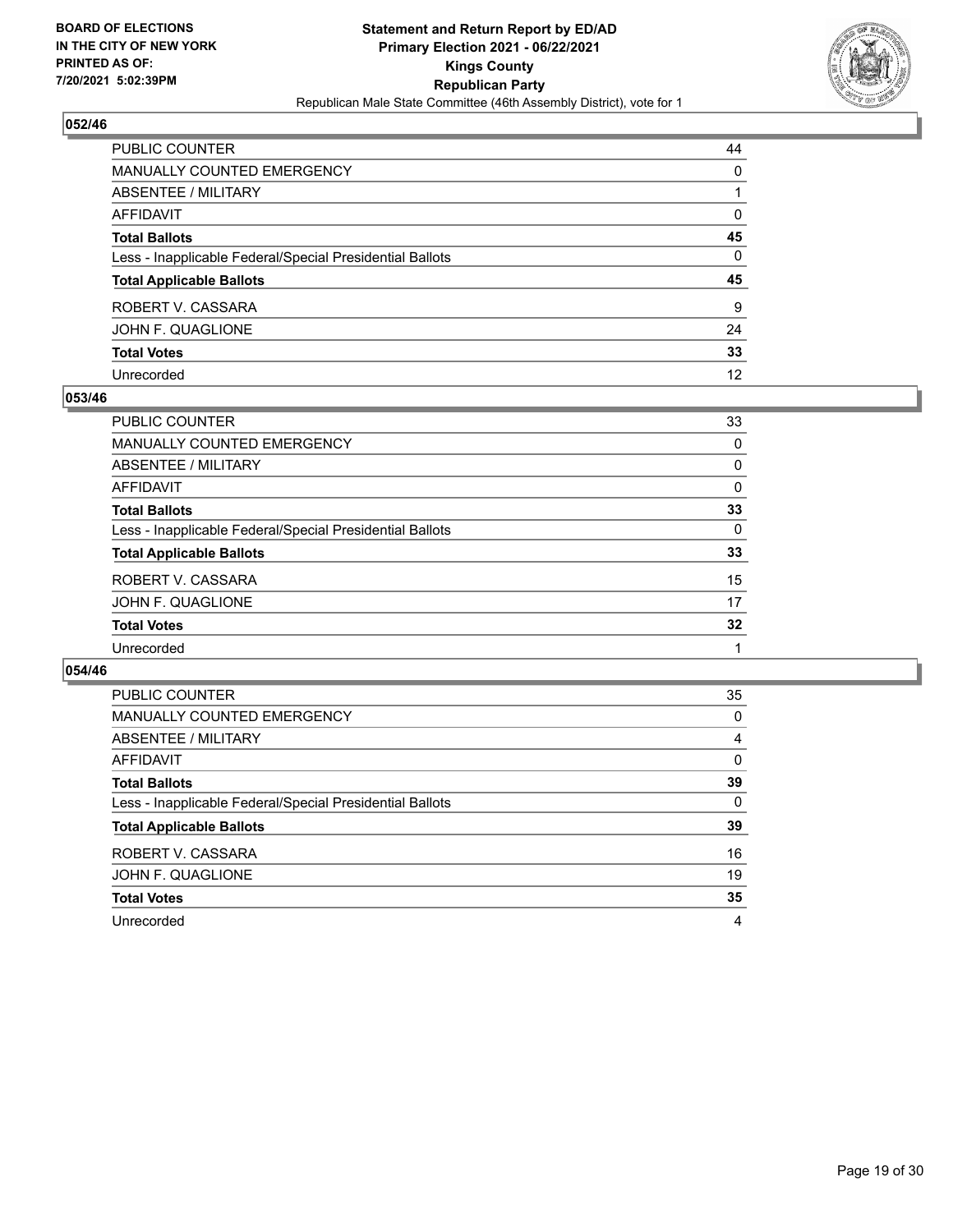

| <b>PUBLIC COUNTER</b>                                    | 17 |
|----------------------------------------------------------|----|
| <b>MANUALLY COUNTED EMERGENCY</b>                        | 0  |
| ABSENTEE / MILITARY                                      | 3  |
| AFFIDAVIT                                                | 0  |
| <b>Total Ballots</b>                                     | 20 |
| Less - Inapplicable Federal/Special Presidential Ballots | 0  |
| <b>Total Applicable Ballots</b>                          | 20 |
| ROBERT V. CASSARA                                        | 10 |
| JOHN F. QUAGLIONE                                        | 8  |
| UNATTRIBUTABLE WRITE-IN (WRITE-IN)                       |    |
| <b>Total Votes</b>                                       | 19 |
| Unrecorded                                               |    |

# **056/46**

| PUBLIC COUNTER                                           | 31       |
|----------------------------------------------------------|----------|
| MANUALLY COUNTED EMERGENCY                               | 0        |
| ABSENTEE / MILITARY                                      | $\Omega$ |
| AFFIDAVIT                                                | 0        |
| <b>Total Ballots</b>                                     | 31       |
| Less - Inapplicable Federal/Special Presidential Ballots | $\Omega$ |
| <b>Total Applicable Ballots</b>                          | 31       |
| ROBERT V. CASSARA                                        | 9        |
| JOHN F. QUAGLIONE                                        | 18       |
| <b>Total Votes</b>                                       | 27       |
| Unrecorded                                               | 4        |

| <b>PUBLIC COUNTER</b>                                    | 29       |
|----------------------------------------------------------|----------|
| <b>MANUALLY COUNTED EMERGENCY</b>                        | 0        |
| ABSENTEE / MILITARY                                      | 3        |
| <b>AFFIDAVIT</b>                                         | 0        |
| <b>Total Ballots</b>                                     | 32       |
| Less - Inapplicable Federal/Special Presidential Ballots | $\Omega$ |
| <b>Total Applicable Ballots</b>                          | 32       |
| ROBERT V. CASSARA                                        | 7        |
| JOHN F. QUAGLIONE                                        | 18       |
| MICHAEL BLOOMBERG (WRITE-IN)                             |          |
| <b>Total Votes</b>                                       | 26       |
| Unrecorded                                               | 6        |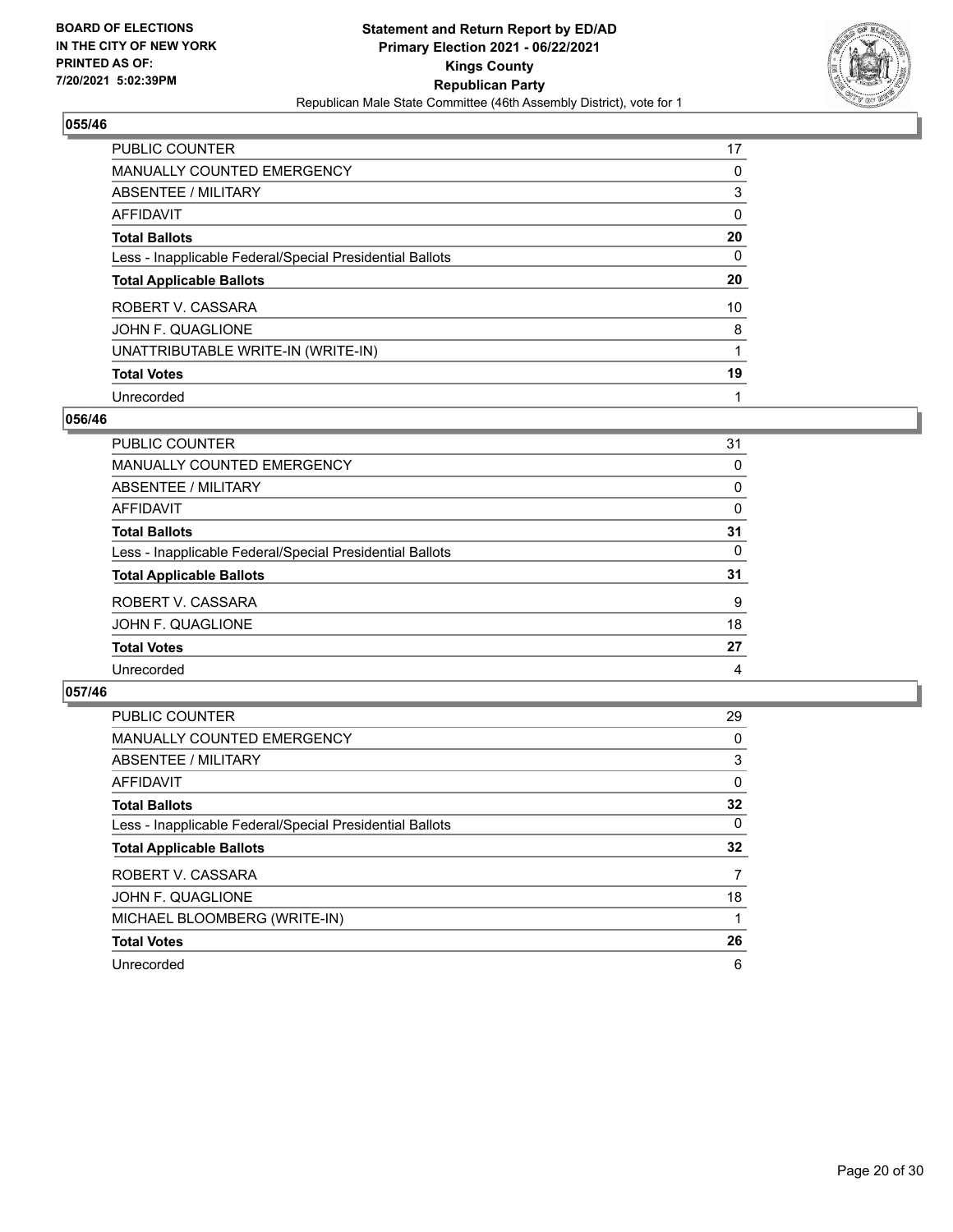

| PUBLIC COUNTER                                           | 40 |
|----------------------------------------------------------|----|
| <b>MANUALLY COUNTED EMERGENCY</b>                        | 0  |
| <b>ABSENTEE / MILITARY</b>                               | 2  |
| <b>AFFIDAVIT</b>                                         | 0  |
| <b>Total Ballots</b>                                     | 42 |
| Less - Inapplicable Federal/Special Presidential Ballots | 0  |
| <b>Total Applicable Ballots</b>                          | 42 |
| ROBERT V. CASSARA                                        | 10 |
| JOHN F. QUAGLIONE                                        | 28 |
| <b>Total Votes</b>                                       | 38 |
| Unrecorded                                               | 4  |

## **059/46**

| PUBLIC COUNTER                                           | 19       |
|----------------------------------------------------------|----------|
| <b>MANUALLY COUNTED EMERGENCY</b>                        | $\Omega$ |
| <b>ABSENTEE / MILITARY</b>                               | 4        |
| AFFIDAVIT                                                | 0        |
| <b>Total Ballots</b>                                     | 23       |
| Less - Inapplicable Federal/Special Presidential Ballots | $\Omega$ |
| <b>Total Applicable Ballots</b>                          | 23       |
| ROBERT V. CASSARA                                        | 6        |
| JOHN F. QUAGLIONE                                        | 14       |
| <b>Total Votes</b>                                       | 20       |
| Unrecorded                                               | 3        |

| <b>PUBLIC COUNTER</b>                                    | 48       |
|----------------------------------------------------------|----------|
| <b>MANUALLY COUNTED EMERGENCY</b>                        | $\Omega$ |
| ABSENTEE / MILITARY                                      | 5        |
| AFFIDAVIT                                                | $\Omega$ |
| <b>Total Ballots</b>                                     | 53       |
| Less - Inapplicable Federal/Special Presidential Ballots | $\Omega$ |
| <b>Total Applicable Ballots</b>                          | 53       |
| ROBERT V. CASSARA                                        | 13       |
| JOHN F. QUAGLIONE                                        | 37       |
| <b>Total Votes</b>                                       |          |
|                                                          | 50       |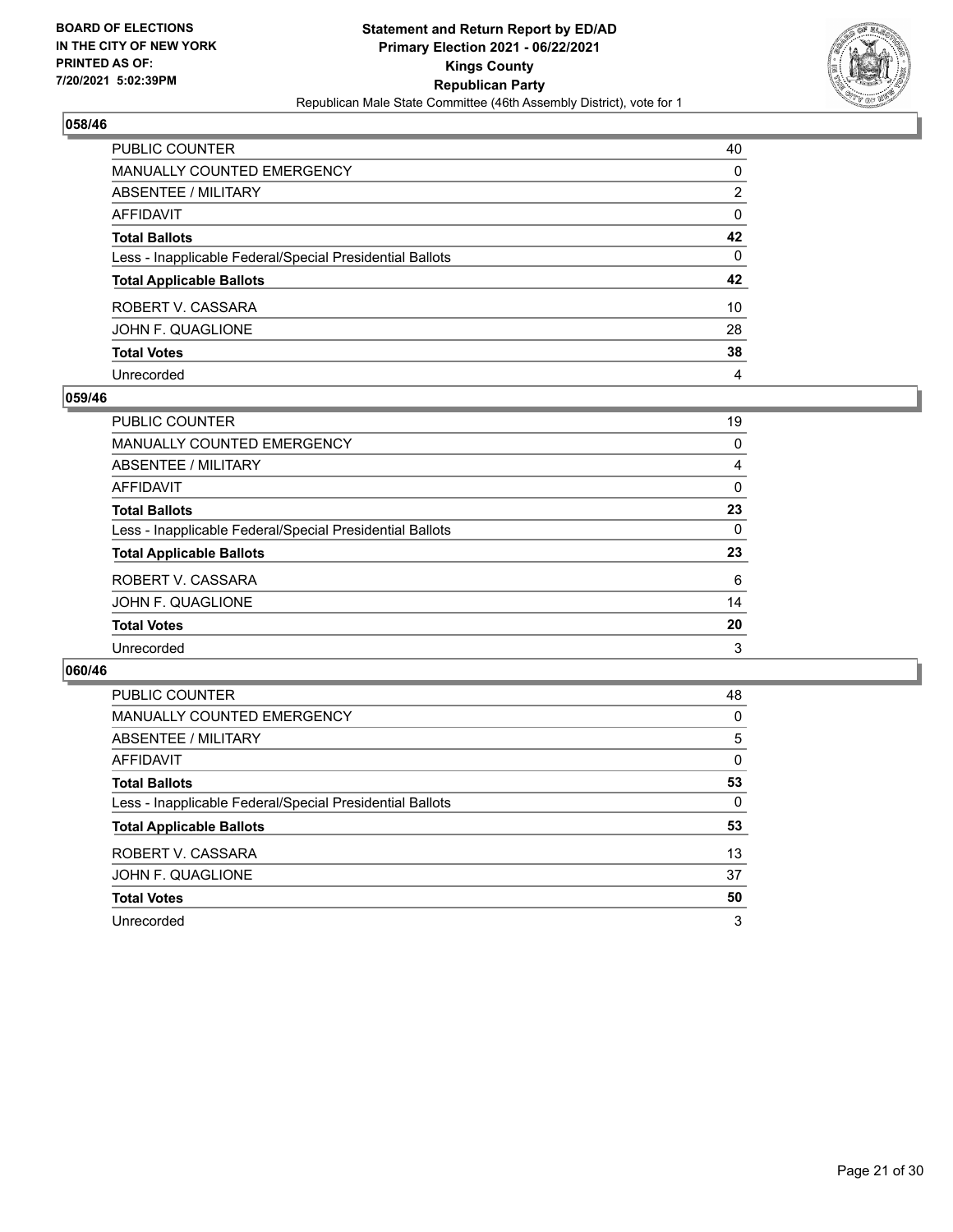

| PUBLIC COUNTER                                           | 20 |
|----------------------------------------------------------|----|
| MANUALLY COUNTED EMERGENCY                               | 0  |
| <b>ABSENTEE / MILITARY</b>                               | 2  |
| <b>AFFIDAVIT</b>                                         | 0  |
| <b>Total Ballots</b>                                     | 22 |
| Less - Inapplicable Federal/Special Presidential Ballots | 0  |
| <b>Total Applicable Ballots</b>                          | 22 |
| ROBERT V. CASSARA                                        | 5  |
| JOHN F. QUAGLIONE                                        | 14 |
| <b>Total Votes</b>                                       | 19 |
| Unrecorded                                               | 3  |

## **062/46**

| PUBLIC COUNTER                                           | 34       |
|----------------------------------------------------------|----------|
| <b>MANUALLY COUNTED EMERGENCY</b>                        | $\Omega$ |
| ABSENTEE / MILITARY                                      | 4        |
| AFFIDAVIT                                                | $\Omega$ |
| <b>Total Ballots</b>                                     | 38       |
| Less - Inapplicable Federal/Special Presidential Ballots | $\Omega$ |
| <b>Total Applicable Ballots</b>                          | 38       |
| ROBERT V. CASSARA                                        | 18       |
| JOHN F. QUAGLIONE                                        | 13       |
| <b>Total Votes</b>                                       | 31       |
| Unrecorded                                               |          |
|                                                          |          |

| <b>PUBLIC COUNTER</b>                                    | 26             |
|----------------------------------------------------------|----------------|
| <b>MANUALLY COUNTED EMERGENCY</b>                        | 0              |
| ABSENTEE / MILITARY                                      |                |
| AFFIDAVIT                                                | $\Omega$       |
| <b>Total Ballots</b>                                     | 27             |
| Less - Inapplicable Federal/Special Presidential Ballots | 0              |
| <b>Total Applicable Ballots</b>                          | 27             |
| ROBERT V. CASSARA                                        | 8              |
| JOHN F. QUAGLIONE                                        | 17             |
| <b>Total Votes</b>                                       | 25             |
| Unrecorded                                               | $\overline{2}$ |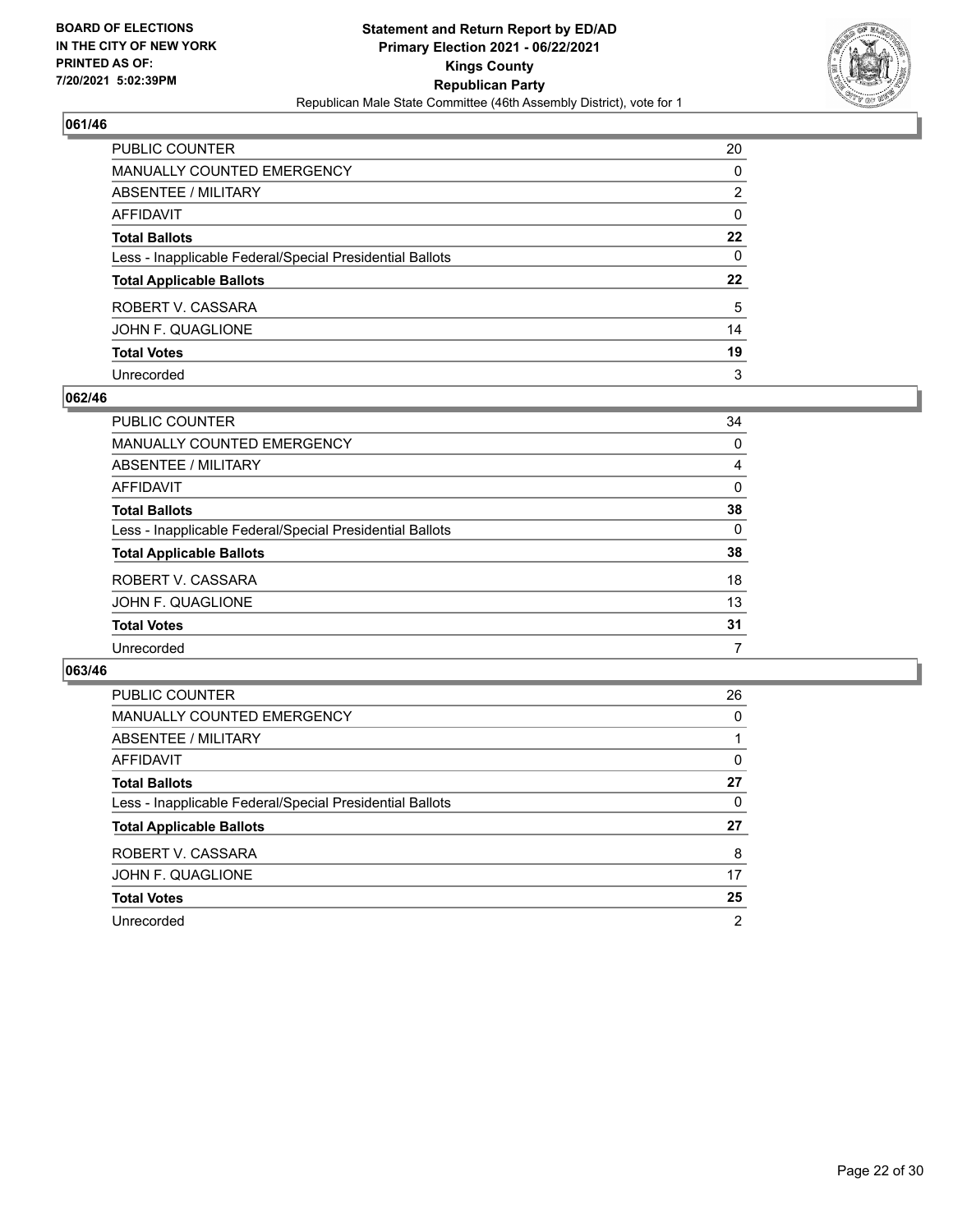

| PUBLIC COUNTER                                           | 46       |
|----------------------------------------------------------|----------|
| MANUALLY COUNTED EMERGENCY                               | 0        |
| <b>ABSENTEE / MILITARY</b>                               | 0        |
| <b>AFFIDAVIT</b>                                         | $\Omega$ |
| <b>Total Ballots</b>                                     | 46       |
| Less - Inapplicable Federal/Special Presidential Ballots | 0        |
| <b>Total Applicable Ballots</b>                          | 46       |
| ROBERT V. CASSARA                                        | 22       |
| JOHN F. QUAGLIONE                                        | 17       |
| <b>Total Votes</b>                                       | 39       |
| Unrecorded                                               | 7        |

## **065/46**

| PUBLIC COUNTER                                           | 31       |
|----------------------------------------------------------|----------|
| <b>MANUALLY COUNTED EMERGENCY</b>                        | $\Omega$ |
| <b>ABSENTEE / MILITARY</b>                               | 8        |
| AFFIDAVIT                                                | 0        |
| <b>Total Ballots</b>                                     | 39       |
| Less - Inapplicable Federal/Special Presidential Ballots | $\Omega$ |
| <b>Total Applicable Ballots</b>                          | 39       |
| ROBERT V. CASSARA                                        | 10       |
| JOHN F. QUAGLIONE                                        | 22       |
| <b>Total Votes</b>                                       | 32       |
| Unrecorded                                               | 7        |

| <b>PUBLIC COUNTER</b>                                    | 41       |
|----------------------------------------------------------|----------|
| <b>MANUALLY COUNTED EMERGENCY</b>                        | 0        |
| ABSENTEE / MILITARY                                      | $\Omega$ |
| <b>AFFIDAVIT</b>                                         | $\Omega$ |
| <b>Total Ballots</b>                                     | 41       |
| Less - Inapplicable Federal/Special Presidential Ballots | 0        |
| <b>Total Applicable Ballots</b>                          | 41       |
| ROBERT V. CASSARA                                        | 22       |
| JOHN F. QUAGLIONE                                        | 14       |
| <b>Total Votes</b>                                       | 36       |
| Unrecorded                                               | 5        |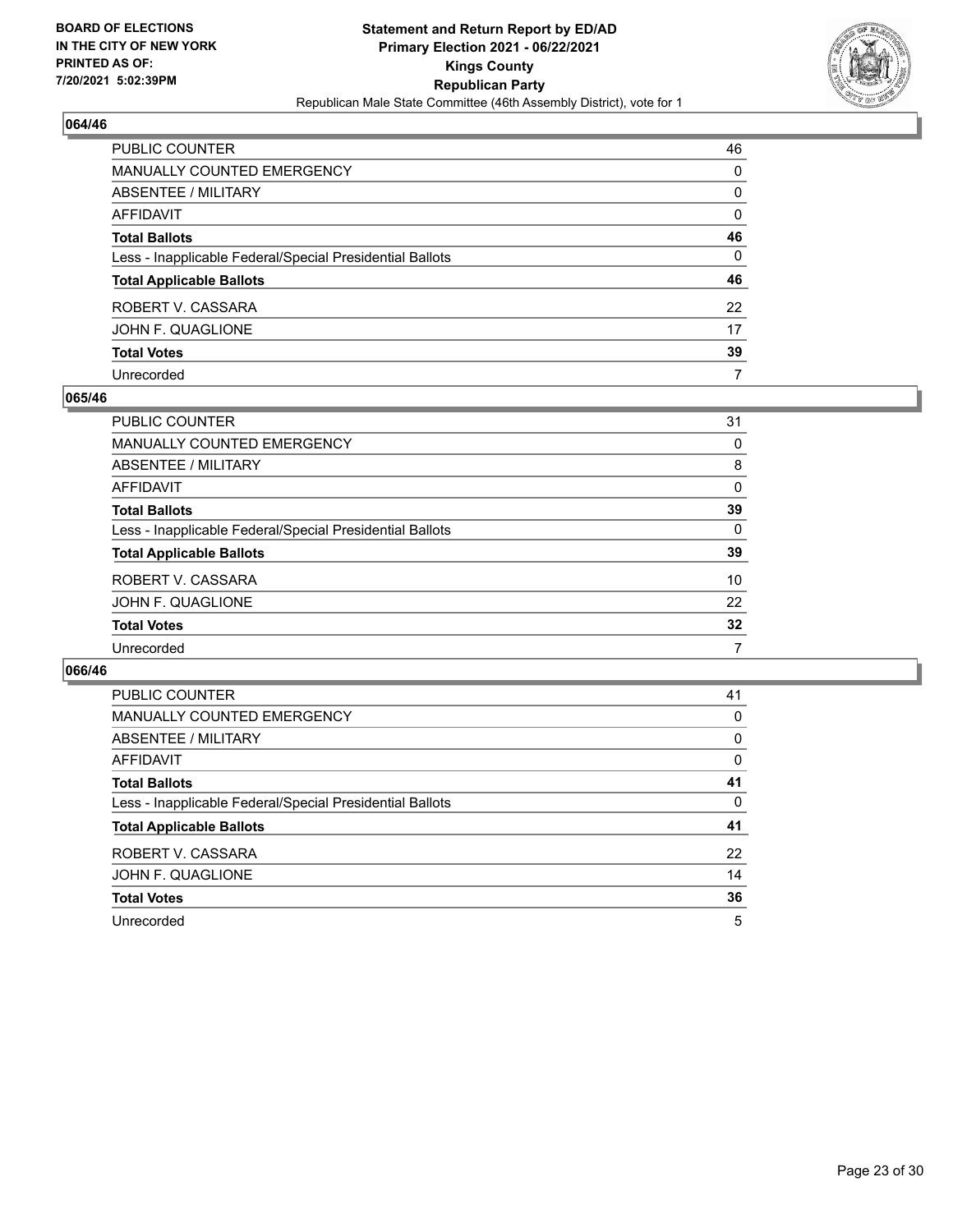

| PUBLIC COUNTER                                           | 45       |
|----------------------------------------------------------|----------|
| MANUALLY COUNTED EMERGENCY                               | $\Omega$ |
| <b>ABSENTEE / MILITARY</b>                               | 2        |
| <b>AFFIDAVIT</b>                                         | $\Omega$ |
| <b>Total Ballots</b>                                     | 47       |
| Less - Inapplicable Federal/Special Presidential Ballots | 0        |
| <b>Total Applicable Ballots</b>                          | 47       |
| ROBERT V. CASSARA                                        | 24       |
| JOHN F. QUAGLIONE                                        | 22       |
| <b>Total Votes</b>                                       | 46       |
| Unrecorded                                               |          |

## **068/46**

| PUBLIC COUNTER                                           | 61             |
|----------------------------------------------------------|----------------|
| <b>MANUALLY COUNTED EMERGENCY</b>                        | $\Omega$       |
| <b>ABSENTEE / MILITARY</b>                               | $\overline{2}$ |
| AFFIDAVIT                                                | 0              |
| <b>Total Ballots</b>                                     | 63             |
| Less - Inapplicable Federal/Special Presidential Ballots | $\Omega$       |
| <b>Total Applicable Ballots</b>                          | 63             |
| ROBERT V. CASSARA                                        | 30             |
| JOHN F. QUAGLIONE                                        | 28             |
| <b>Total Votes</b>                                       | 58             |
| Unrecorded                                               | 5              |

| <b>PUBLIC COUNTER</b>                                    | 47       |
|----------------------------------------------------------|----------|
| <b>MANUALLY COUNTED EMERGENCY</b>                        | 0        |
| <b>ABSENTEE / MILITARY</b>                               | $\Omega$ |
| AFFIDAVIT                                                | 0        |
| <b>Total Ballots</b>                                     | 47       |
| Less - Inapplicable Federal/Special Presidential Ballots | 0        |
| <b>Total Applicable Ballots</b>                          | 47       |
| ROBERT V. CASSARA                                        | 19       |
| JOHN F. QUAGLIONE                                        | 25       |
| <b>Total Votes</b>                                       | 44       |
| Unrecorded                                               |          |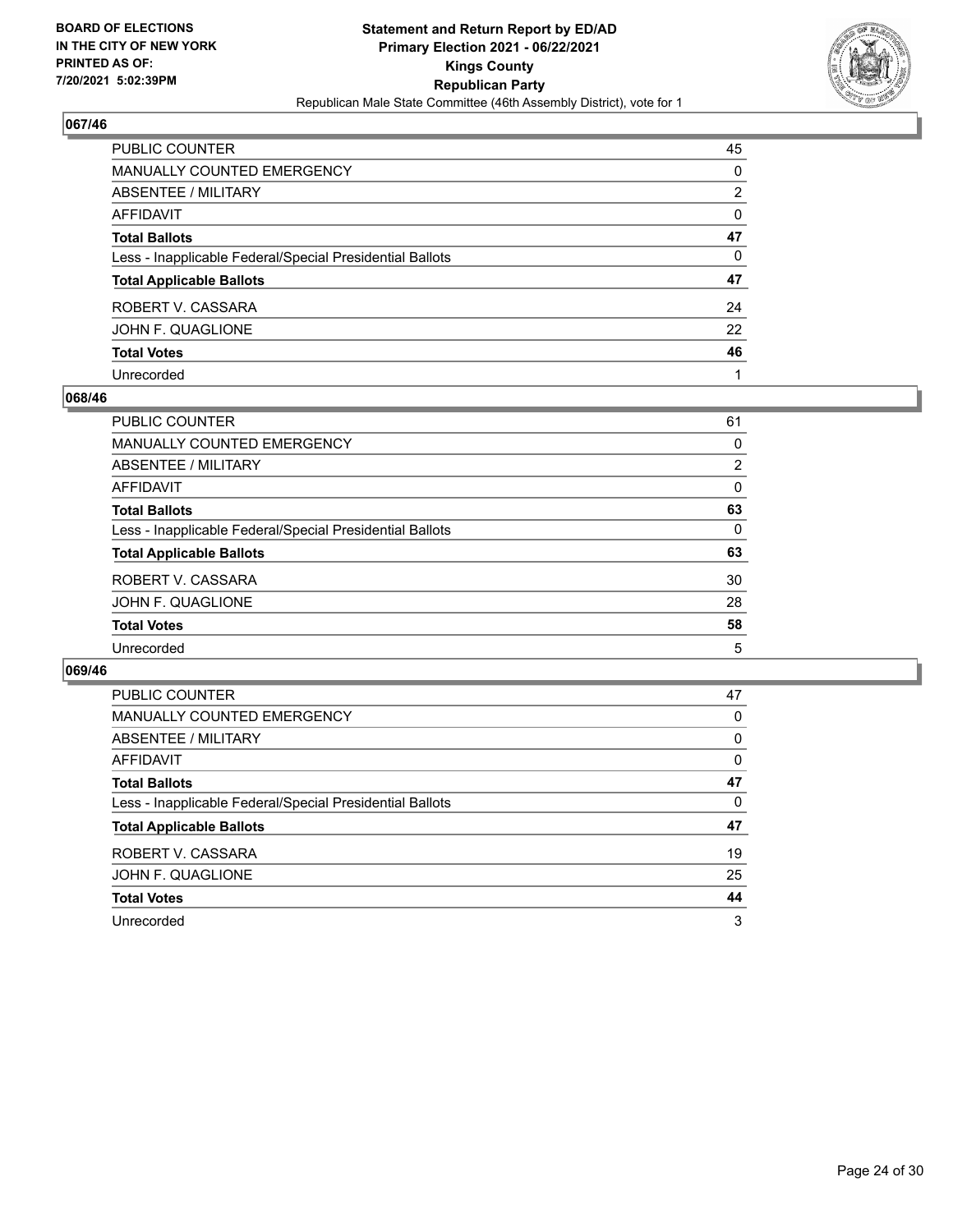

| PUBLIC COUNTER                                           | 49       |
|----------------------------------------------------------|----------|
| <b>MANUALLY COUNTED EMERGENCY</b>                        | $\Omega$ |
| ABSENTEE / MILITARY                                      | 4        |
| <b>AFFIDAVIT</b>                                         | 0        |
| <b>Total Ballots</b>                                     | 53       |
| Less - Inapplicable Federal/Special Presidential Ballots | $\Omega$ |
| <b>Total Applicable Ballots</b>                          | 53       |
| ROBERT V. CASSARA                                        | 24       |
| JOHN F. QUAGLIONE                                        | 19       |
| <b>Total Votes</b>                                       | 43       |
| Unrecorded                                               | 10       |

## **071/46**

| PUBLIC COUNTER                                           | 34       |
|----------------------------------------------------------|----------|
| MANUALLY COUNTED EMERGENCY                               | 0        |
| ABSENTEE / MILITARY                                      | 4        |
| AFFIDAVIT                                                | 0        |
| <b>Total Ballots</b>                                     | 38       |
| Less - Inapplicable Federal/Special Presidential Ballots | $\Omega$ |
| <b>Total Applicable Ballots</b>                          | 38       |
| ROBERT V. CASSARA                                        | 16       |
| JOHN F. QUAGLIONE                                        | 15       |
| <b>Total Votes</b>                                       | 31       |
| Unrecorded                                               |          |

| <b>PUBLIC COUNTER</b>                                    | 34 |
|----------------------------------------------------------|----|
| <b>MANUALLY COUNTED EMERGENCY</b>                        | 0  |
| ABSENTEE / MILITARY                                      |    |
| AFFIDAVIT                                                | 0  |
| <b>Total Ballots</b>                                     | 35 |
| Less - Inapplicable Federal/Special Presidential Ballots | 0  |
| <b>Total Applicable Ballots</b>                          | 35 |
| ROBERT V. CASSARA                                        | 8  |
| JOHN F. QUAGLIONE                                        | 23 |
| <b>Total Votes</b>                                       | 31 |
| Unrecorded                                               | 4  |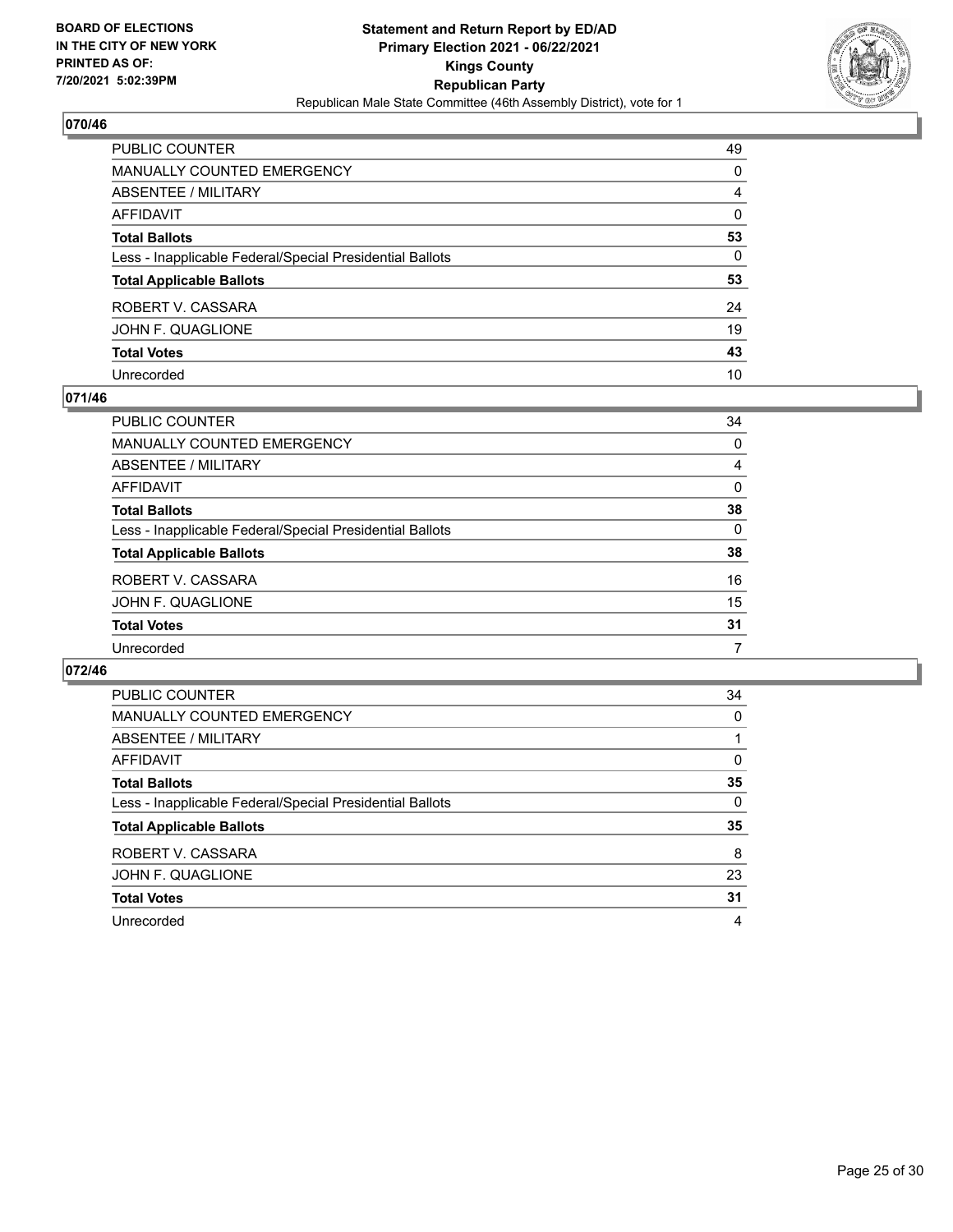

| PUBLIC COUNTER                                           | 11       |
|----------------------------------------------------------|----------|
| MANUALLY COUNTED EMERGENCY                               | 0        |
| <b>ABSENTEE / MILITARY</b>                               | $\Omega$ |
| <b>AFFIDAVIT</b>                                         | $\Omega$ |
| <b>Total Ballots</b>                                     | 11       |
| Less - Inapplicable Federal/Special Presidential Ballots | 0        |
| <b>Total Applicable Ballots</b>                          | 11       |
| ROBERT V. CASSARA                                        | 3        |
| JOHN F. QUAGLIONE                                        | 4        |
| <b>Total Votes</b>                                       |          |
| Unrecorded                                               | 4        |

## **074/46**

| PUBLIC COUNTER                                           | 4              |
|----------------------------------------------------------|----------------|
| <b>MANUALLY COUNTED EMERGENCY</b>                        | $\Omega$       |
| ABSENTEE / MILITARY                                      |                |
| <b>AFFIDAVIT</b>                                         | 0              |
| <b>Total Ballots</b>                                     | 5              |
| Less - Inapplicable Federal/Special Presidential Ballots | $\Omega$       |
| <b>Total Applicable Ballots</b>                          | 5              |
| ROBERT V. CASSARA                                        | $\overline{2}$ |
| JOHN F. QUAGLIONE                                        | 2              |
| <b>Total Votes</b>                                       | 4              |
| Unrecorded                                               |                |
|                                                          |                |

| <b>PUBLIC COUNTER</b>                                    | 39 |
|----------------------------------------------------------|----|
| <b>MANUALLY COUNTED EMERGENCY</b>                        | 0  |
| ABSENTEE / MILITARY                                      | 4  |
| AFFIDAVIT                                                | 0  |
| <b>Total Ballots</b>                                     | 43 |
| Less - Inapplicable Federal/Special Presidential Ballots | 0  |
| <b>Total Applicable Ballots</b>                          | 43 |
| ROBERT V. CASSARA                                        | 12 |
| JOHN F. QUAGLIONE                                        | 25 |
| <b>Total Votes</b>                                       | 37 |
| Unrecorded                                               | 6  |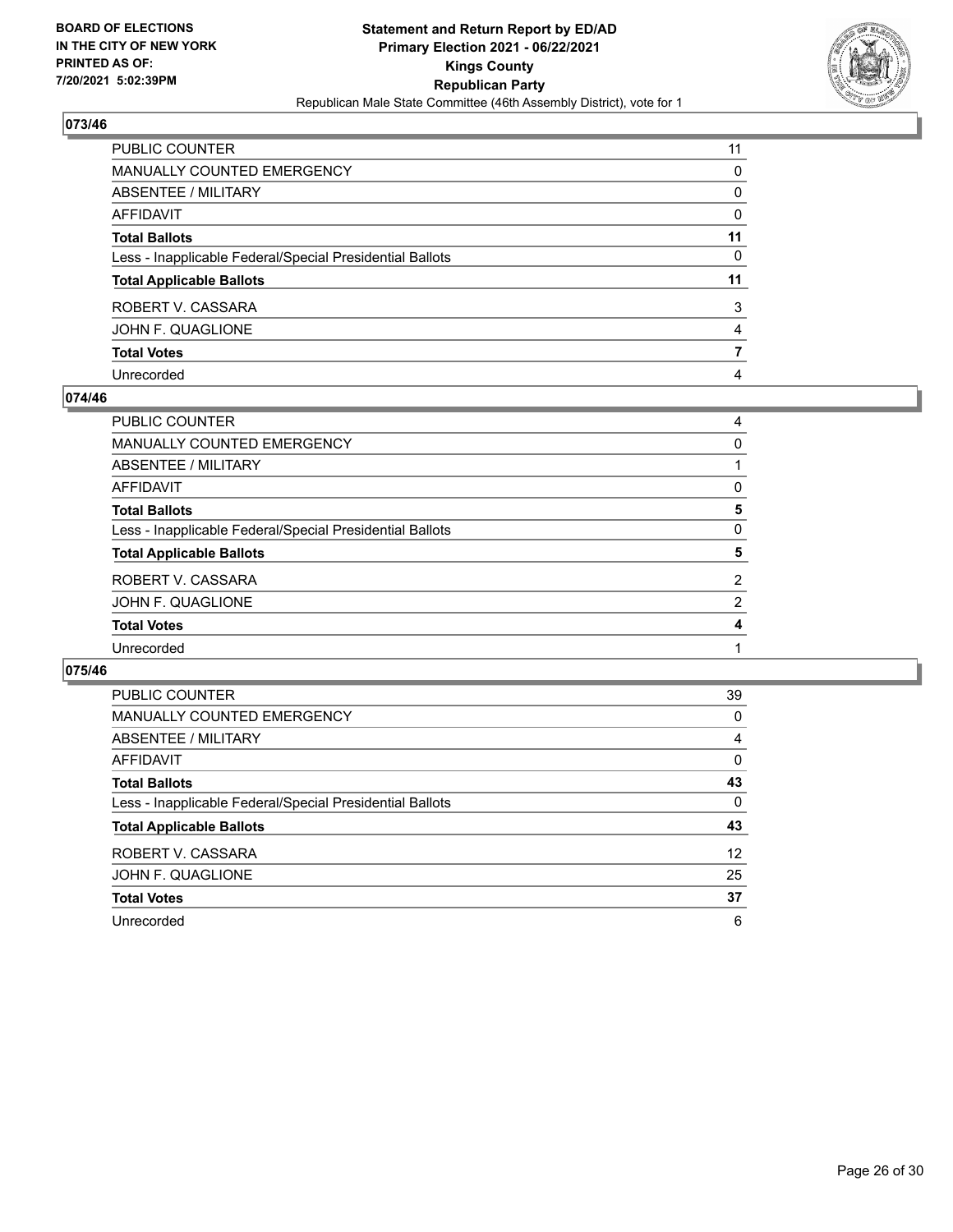

| PUBLIC COUNTER                                           | 32              |
|----------------------------------------------------------|-----------------|
| <b>MANUALLY COUNTED EMERGENCY</b>                        | 0               |
| <b>ABSENTEE / MILITARY</b>                               | 0               |
| <b>AFFIDAVIT</b>                                         | $\Omega$        |
| <b>Total Ballots</b>                                     | 32              |
| Less - Inapplicable Federal/Special Presidential Ballots | $\mathbf{0}$    |
| <b>Total Applicable Ballots</b>                          | $32\phantom{a}$ |
| ROBERT V. CASSARA                                        | 10              |
| JOHN F. QUAGLIONE                                        | 21              |
| <b>Total Votes</b>                                       | 31              |
| Unrecorded                                               |                 |

# **077/46**

| PUBLIC COUNTER                                           | 17             |
|----------------------------------------------------------|----------------|
| MANUALLY COUNTED EMERGENCY                               | 0              |
| <b>ABSENTEE / MILITARY</b>                               | $\overline{2}$ |
| AFFIDAVIT                                                | $\Omega$       |
| <b>Total Ballots</b>                                     | 19             |
| Less - Inapplicable Federal/Special Presidential Ballots | $\Omega$       |
| <b>Total Applicable Ballots</b>                          | 19             |
| ROBERT V. CASSARA                                        | 8              |
| JOHN F. QUAGLIONE                                        | 4              |
| <b>Total Votes</b>                                       | 12             |
| Unrecorded                                               |                |

| <b>PUBLIC COUNTER</b>                                    | 76             |
|----------------------------------------------------------|----------------|
| <b>MANUALLY COUNTED EMERGENCY</b>                        | 0              |
| ABSENTEE / MILITARY                                      |                |
| AFFIDAVIT                                                | 0              |
| <b>Total Ballots</b>                                     | 77             |
| Less - Inapplicable Federal/Special Presidential Ballots | 0              |
| <b>Total Applicable Ballots</b>                          | 77             |
| ROBERT V. CASSARA                                        | 26             |
| JOHN F. QUAGLIONE                                        | 48             |
| UNATTRIBUTABLE WRITE-IN (WRITE-IN)                       |                |
| <b>Total Votes</b>                                       | 75             |
| Unrecorded                                               | $\overline{2}$ |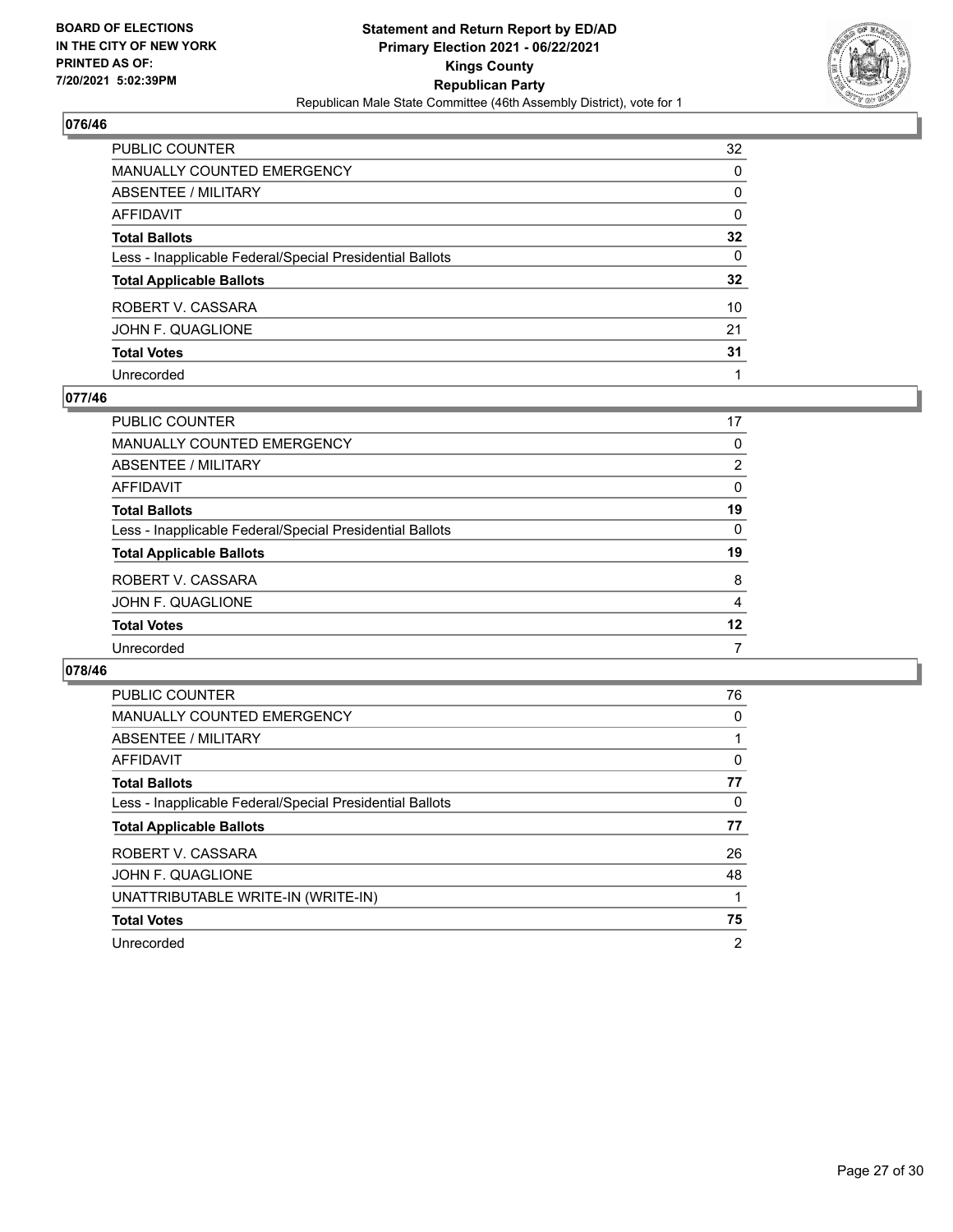

| <b>PUBLIC COUNTER</b>                                    | 77 |
|----------------------------------------------------------|----|
| <b>MANUALLY COUNTED EMERGENCY</b>                        | 0  |
| ABSENTEE / MILITARY                                      | 4  |
| AFFIDAVIT                                                | 0  |
| <b>Total Ballots</b>                                     | 81 |
| Less - Inapplicable Federal/Special Presidential Ballots | 0  |
| <b>Total Applicable Ballots</b>                          | 81 |
| ROBERT V. CASSARA                                        | 24 |
| JOHN F. QUAGLIONE                                        | 52 |
| SECPUI CHEUNG (WRITE-IN)                                 |    |
| <b>Total Votes</b>                                       | 77 |
| Unrecorded                                               | 4  |

## **080/46**

| PUBLIC COUNTER                                           | 6        |
|----------------------------------------------------------|----------|
| <b>MANUALLY COUNTED EMERGENCY</b>                        | $\Omega$ |
| <b>ABSENTEE / MILITARY</b>                               |          |
| AFFIDAVIT                                                | 0        |
| <b>Total Ballots</b>                                     |          |
| Less - Inapplicable Federal/Special Presidential Ballots | 0        |
| <b>Total Applicable Ballots</b>                          |          |
| ROBERT V. CASSARA                                        | 4        |
| JOHN F. QUAGLIONE                                        | 3        |
| <b>Total Votes</b>                                       |          |
|                                                          |          |

**081/46** 

| PUBLIC COUNTER                                           | 26 |
|----------------------------------------------------------|----|
| MANUALLY COUNTED EMERGENCY                               | 0  |
| ABSENTEE / MILITARY                                      |    |
| AFFIDAVIT                                                | 0  |
| <b>Total Ballots</b>                                     | 27 |
| Less - Inapplicable Federal/Special Presidential Ballots | 0  |
| <b>Total Applicable Ballots</b>                          | 27 |
| ROBERT V. CASSARA                                        |    |
| JOHN F. QUAGLIONE                                        | 15 |
| <b>Total Votes</b>                                       | 22 |
| Unrecorded                                               | 5  |
| 082/46 COMBINED into: 037/46                             |    |

**083/46 COMBINED into: 042/46**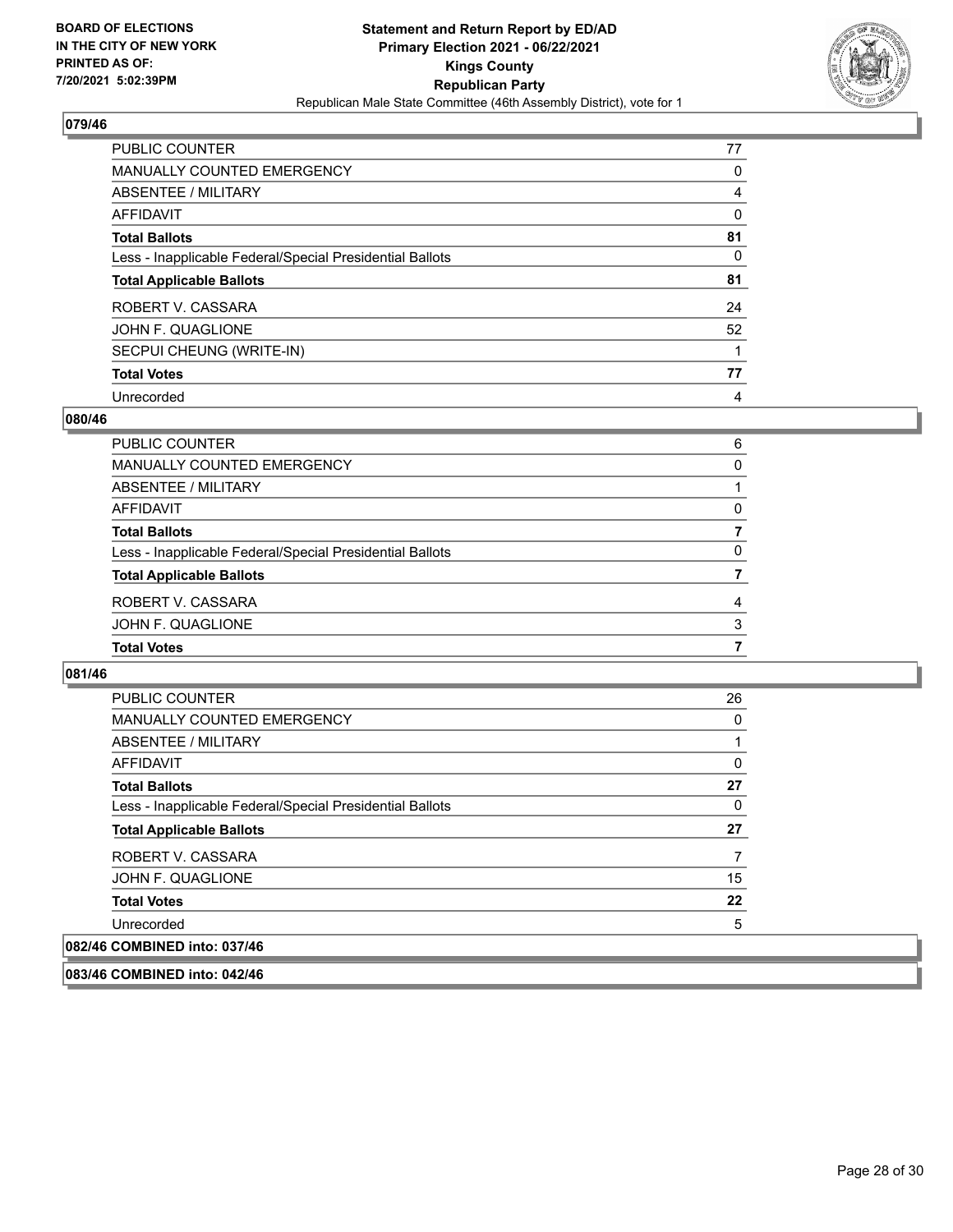

| <b>Total Votes</b>                                       | 0        |
|----------------------------------------------------------|----------|
| JOHN F. QUAGLIONE                                        | 0        |
| ROBERT V. CASSARA                                        | 0        |
| <b>Total Applicable Ballots</b>                          | 0        |
| Less - Inapplicable Federal/Special Presidential Ballots | 0        |
| <b>Total Ballots</b>                                     | 0        |
| AFFIDAVIT                                                | $\Omega$ |
| ABSENTEE / MILITARY                                      | 0        |
| MANUALLY COUNTED EMERGENCY                               | 0        |
| PUBLIC COUNTER                                           | $\Omega$ |